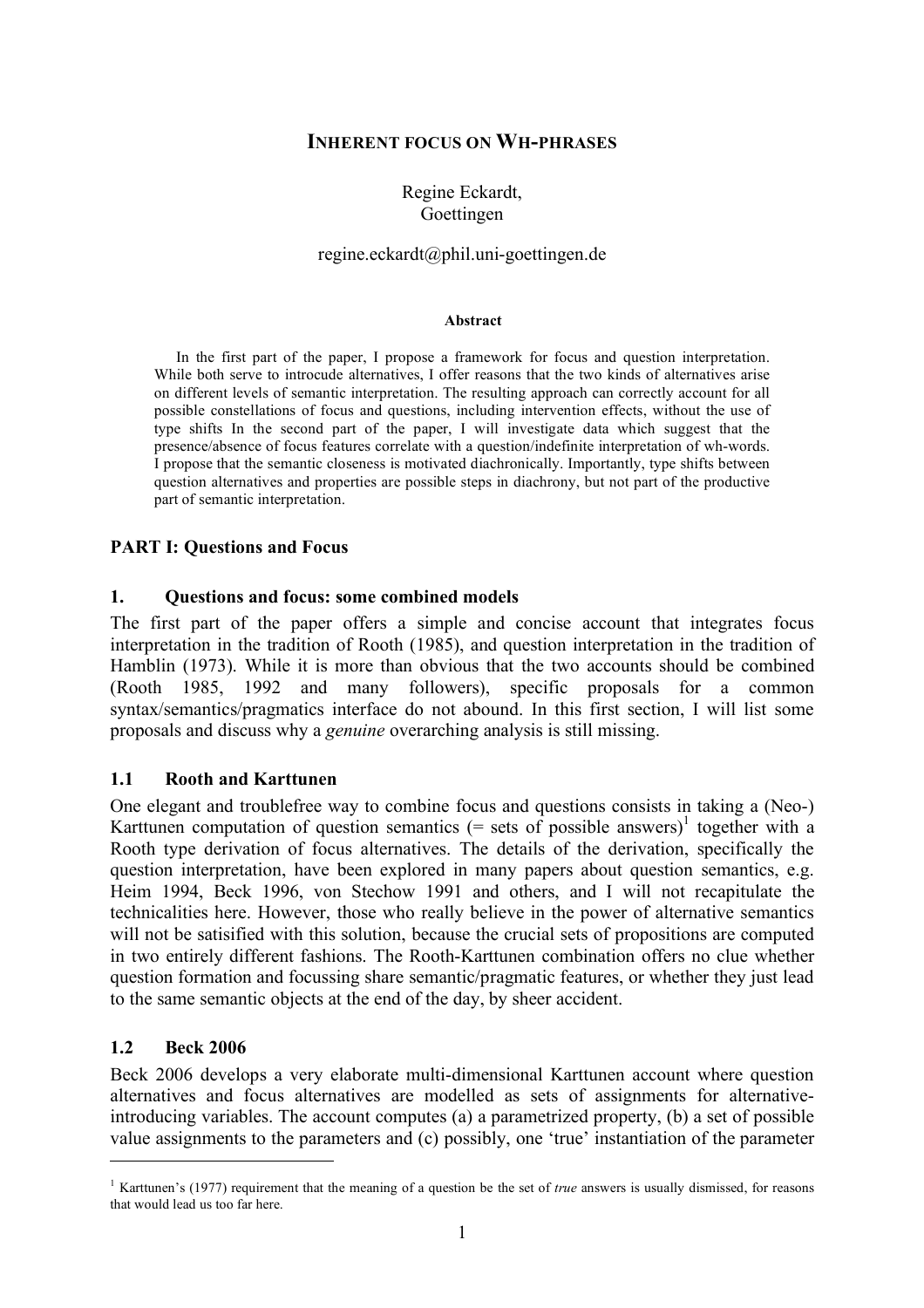for each constituent in the LF tree. It can be shown to possess the expressive power of structured meanings for questions and focus. The implementation in Beck 2006 offers a lot of possibilities, including coindexation, index-dependent projection of alternatives in several dimensions to alternatives in just one dimension etc. The coverage of the resulting formalism is very broad, yet the conceptual separation of literal meanings (including the literal meaning of a question) and context-sensitive meanings (in terms of focussing) remains implicit in the formalism. While a detailed comparison between multi-dimensional Karttunen and the approach to be developed here would take more space than available, I submit that some users might be happy to start with a more perspicious, easy-to-use combined framework for questions and focus, and one where the essential distinctions between literal and pragmatic content of an utterances are transparently reflected in the semantic representation.

# **1.3 Reich 2002**

The approach in Reich 2002 adds one level of complexity to Beck's account. It offers a semantic framework for focus and questions, couched in terms of structured meanings. Reich develops a type logic for recursive structured meanings, where both focus and question interpretation add another level of recursion. Some important phenomena, like the effect of focussing in questions, are on Reich's agenda and receive an analysis in terms of his framework. One drawback of Reich's theory, impressive as it is, consists in the poor separation of focus semantics and question semantics. Let me just point out one consequence of the intertwined focus and question interpretation: The meaning of a question consists in the set of possible answers *including the focus structure*. It is hence impossible to change the focus in a question without at the same time affecting the literal meaning of the question itself. However, we want to say that question pairs like *Who owns the brown car?* and *Who owns the BROWN car?* have the same literal meaning and only differ in context sensitivity. I refrain from a detailed discussion of Reich's framework and confine myself to offering a technically less involved combined theory of questions and focus.

# **1.4 Uniform alternatives**

Some proposals simply assume a multi-purpose level of alternative semantic evaluation

[[ . ]<sup>alt</sup> which is put to use whenever necessary. Specifically, Kadmon 2000 in her comprehensive analysis of focus, discourse, and questions makes use of such a mechanism. It evidently can offer the correct semantic representations for all the examples that are discussed in her book, but many more in addition. Kadmon's main interest lies in the pragmatic facts about focus and questions, and the syntax-semantics interface remains mainly unexplored. The aims of her theory could be served by retreating to the Karttunen/Rooth combination in 1.a, but her proposal as such is not the uniformely alternative-based account we are in search for. Related proposals are made in Beck 2005, as well as Kratzer-Shimoyama 2002. The latter paper addresses the polysemy of Japanese question/universal/existential pronouns and proposes a type driven choice of the possible modes of semantic combination. As Kratzer and Shimoyama sympathize with a non-quantificational analysis of indefinites (in English, German), the approach is in danger of being too liberal in the range of possible semantic derivations. One specific constellation that seems to ask for guided semantic composition is the following: If we assume that an indefinite like "a man" denotes the set of men, and if we assume that a question constituent like "which man" denotes the same set of men, then the semantic evaluation of sentences like the following is not well-defined:

(1) a. *Which man saw a rabbit* b. *Some man saw a rabbit*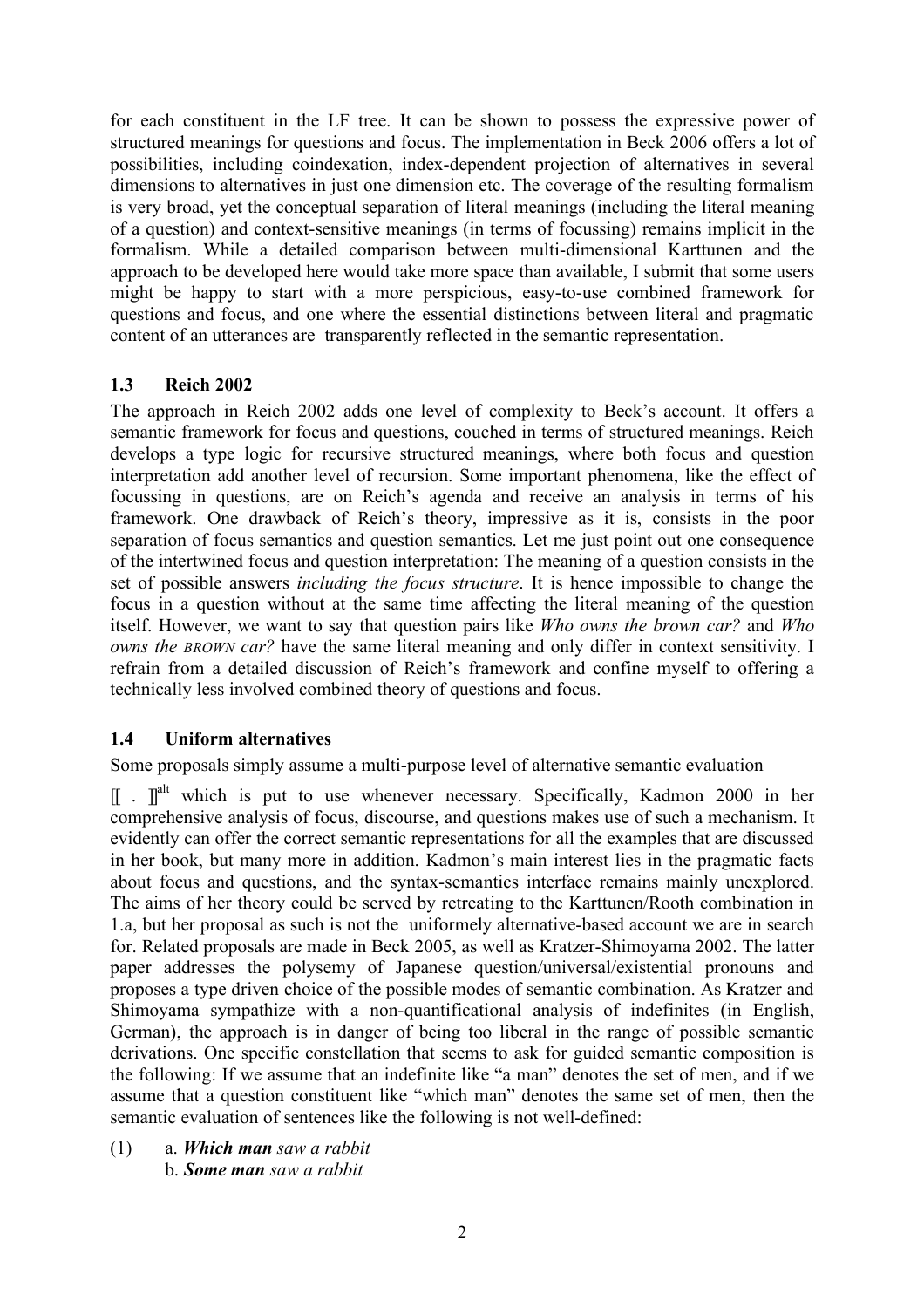In free type driven intepretation, both sentences could either produce a question meaning (the set of propositions q of the form "man A saw some rabbit") or a single proposition q ('some man saw some rabbit'). Kratzer+Shimoyama could of course add to and refine the picture, restricting the possibilities for various kinds of operators to specific syntactic environments. However, in search for the perfect uniformely alternative-semantic theory of questions and focus, we have to constate that it is not yet achieved in their work.

In summary, I submit that a simple implementation of a combined Hamblin+Rooth alternative semantics for questions and focus is still missing. In the next section, I want to briefly comment on the claim that Rooth already subsumes question semantics, if only we make the right kind of assumptions about the meaning of question pronouns.

# **2. Question alternatives should not arise as focus alternatives**

Many authors have observed that there is a close typological link between the grammar of question formation and the grammar of focussing. In a significant number of typologically unrelated languages, the same means are explored to mark question pronouns (in questions) and focussed constituents. The closeness is mode-independent, including

- focus and question constituents sharing a common position (Hungarian, see Horvath 1986, also in Haegeman+Guéron 1999, ASL, see Sandler and Lillo-Martin 2006, in part German, cf. Sabel 2006),
- focus and questions sharing a common particle (Kikuyu, Kitharaka, Korean, Chinese, see e.g. Muriungi 2005, Reich 2002, Haida 2007 for examples.)
- focus and questions sharing a common prosody (German in situ questions, cf. Haida 2007)

This curious affinity has evoked speculations that question constituents and focussed constituents should be subject to one common mode of semantic evaluation; particularly in view of the fact that both give rise to *alternatives*. Hence, many treatments of question syntax assume that *wh*-phrases can carry a focus feature (e.g. Haegeman+Guéron 1999), sometimes with the explicit requirement that the feature be interpretable (Sabel 2006 and earlier). Some authors even attempt to offer a semantic motivation, though without a detailed proposal about the spellout. To give one example, Sandler+Lillo-Martin 2006:434 argue that "(s)emantically, the interpretation of WH-questions involves a presupposition (the known information) and a gap (the question). Thus, it is not surprising that WH-phrases should occur in structures used for focus."

To date, I know of no semantic framework that would offer a simple semantic spellout for such remarks. For expository reasons, I will formulate a most-simple version that those who refer to this unified theory of questions and focus could have in mind. Then I will show that it leads to consequences that severely impede the elaboration of the semanticspragmatics interface. My objections to the unified theory are of a very fundamental kind and should be transportable to future concrete versions of the unified theory of focus and questions. However, those readers who do not want to waste time on falsifying "straw men" can move on to section 3 without loss.

The straw man theory rests on the following **basic assumption**: *Wh*-words denote alternatives in focus semantic interpretation  $[[ \tcdot ]]^{f}$ . They do not have an ordinary semantic value.<sup>2</sup> This basic assumption can be spelled out in two variants.

 $\overline{a}$ 

 $2$  Irene Heim, (p.c.). Likewise suggested by prose in Beck, 2006 (though not in the technical spellout).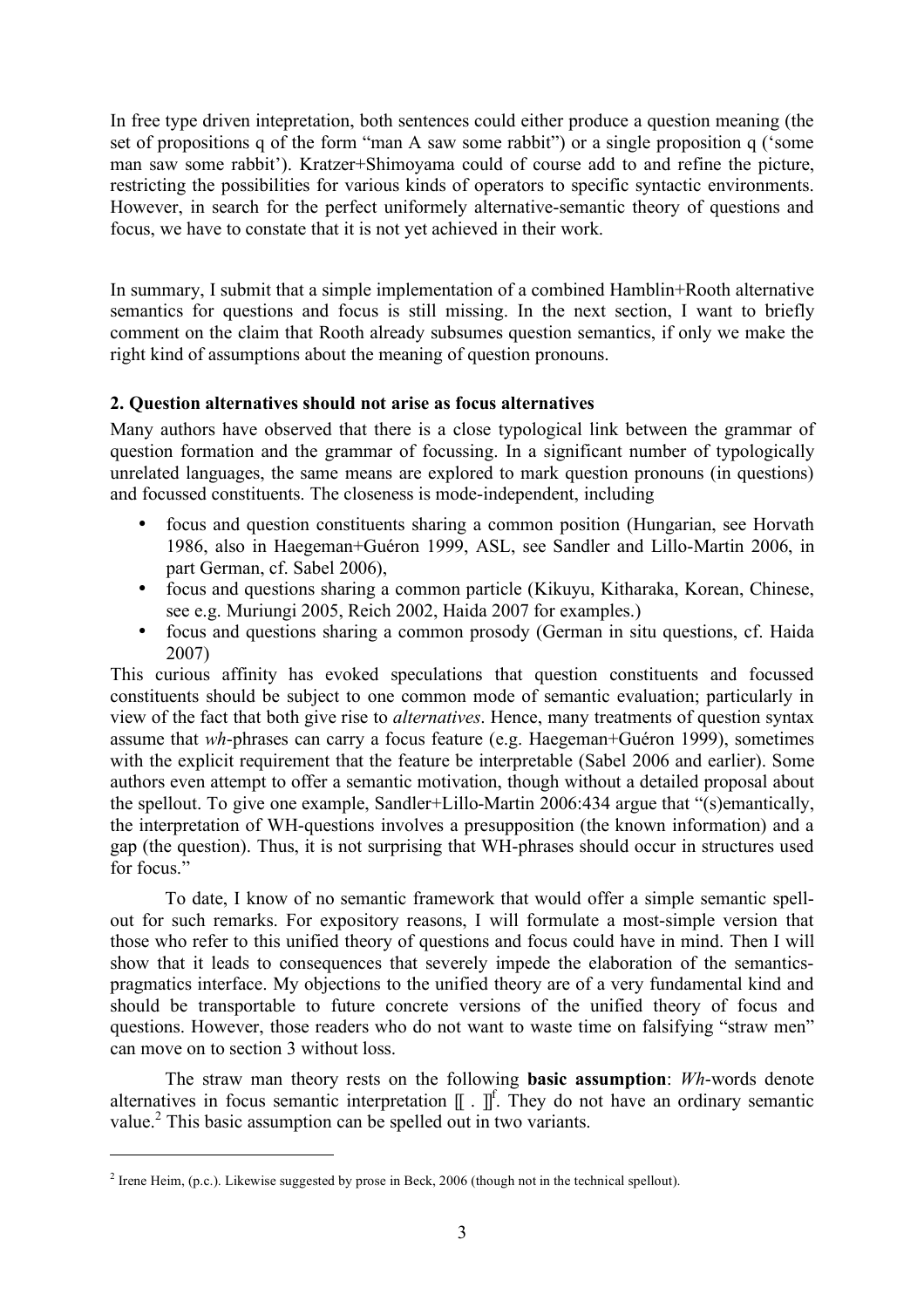According to **variant a,** *wh*-words are indefinites with an inherent focus (= focus which can not be ommitted). This variant opens the perspective that we can explain those cases where omission of foci leads to an indefinite interpretation of the respective *wh*-words (e.g. Korean, German).

According to **variant b,** *wh*-words are indexicals with an inherent focus (= focus which can not be ommitted). This would have the advantage that alternatives of the correct logical type can be derived without any additional assumptions. I will now show that there are at least three reasons that either of these variants is bound to fail.

Counterargument 1: Focus semantic values account for the *context sensitive* aspects of an utterance. It does not make sense to implement the idea that questions are inherently context sensitive; specifically in view of the fact that we *do* find focus induced context sensitivity of questions.<sup>3</sup>

Let me briefly recapitulate the philosophy underlying Rooth's distinction between *ordinary* semantic evaluation and *focus* semantic evaluation of sentences. The *ordinary* semantic evaluation of sentences computes their literal content, the contribution that they make disregarding the discourse context. The *focus* semantic evaluation shows their pragmatic potential. It reflects the ties that sentences bear to preceding utterances, for instance contrast, old-new distinctions, contrastive topicality, etc. Translating the Rooth/Karttunen combination (1.a) into this dichotomy, it seems natural to assume that the question meanings arise as part of ordinary semantic evaluation  $[[.]]^{\circ}$  whereas focus is reflected only in focus semantic evaluation  $[[ \cdot ]]^{f}$ . This seems an evident and correct division, but the present straw proposal cuts the pie differently. It predicts that questions never have a context-independent literal meaning. Even questions in embedded contexts are predicted to be more context dependent than the corresponding *that*-clause. The facts stand contrary to this assumption. Intuitively, a question without focus is as pragmatically neutral as an assertion without focus. Questions *can* contain foci, and if they do, they become context dependent in exactly the same way as assertions do. A homogeneous theory of literal meaning and pragmatic potential should do justice to these observations.

Counterargument 2. The account impedes the analysis of truely focussed wh-constituents

Another, more practical problem arises when question words themselves receive a focus. This seems possible in examples like the following:

(2) *Otto lost only* **what***?*

 $\overline{a}$ 

(3) *Otto only wanted to know* **when** *you'll arrive (not how, or where)*.

In examples like (3), focus on **when** alludes to alternative question words. At which interpretive step should we integrate these? Let us assume, following the straw theory, that  $[[$  what  $]]^{\circ}$  is undefined and  $[[$  what  $]]^{\circ} = \{a \mid a$  possible instantiation for what in a possible answer }. Should we count *what* as focussed in this ordinary semantic evaluation? If *what* counts as unfocussed, the alternatives that [[ *what* ]] f should denote arise by syncategorematic ("extra") stipulation. The question alternatives hence arise *at* the focus-semantic level of evaluation, but not *by* focus semantic evaluation. The extra definition could equally be implemented at any other level of evaluation. This road will loose the essence of the claim that "wh-constituents be inherently focussed", but we can add another focus feature and compute the *true* focus alternatives of *what*, by Rooth's mechanism.

<sup>&</sup>lt;sup>3</sup> The observation that questions are typically used in dialogical speech acts does not challenge this statement. The straw account would predict that even embedded questions under verbs like *know* or *tell* are context sensitive while the correspondent *that*-clauses are not. Such predictions are completely unwarranted.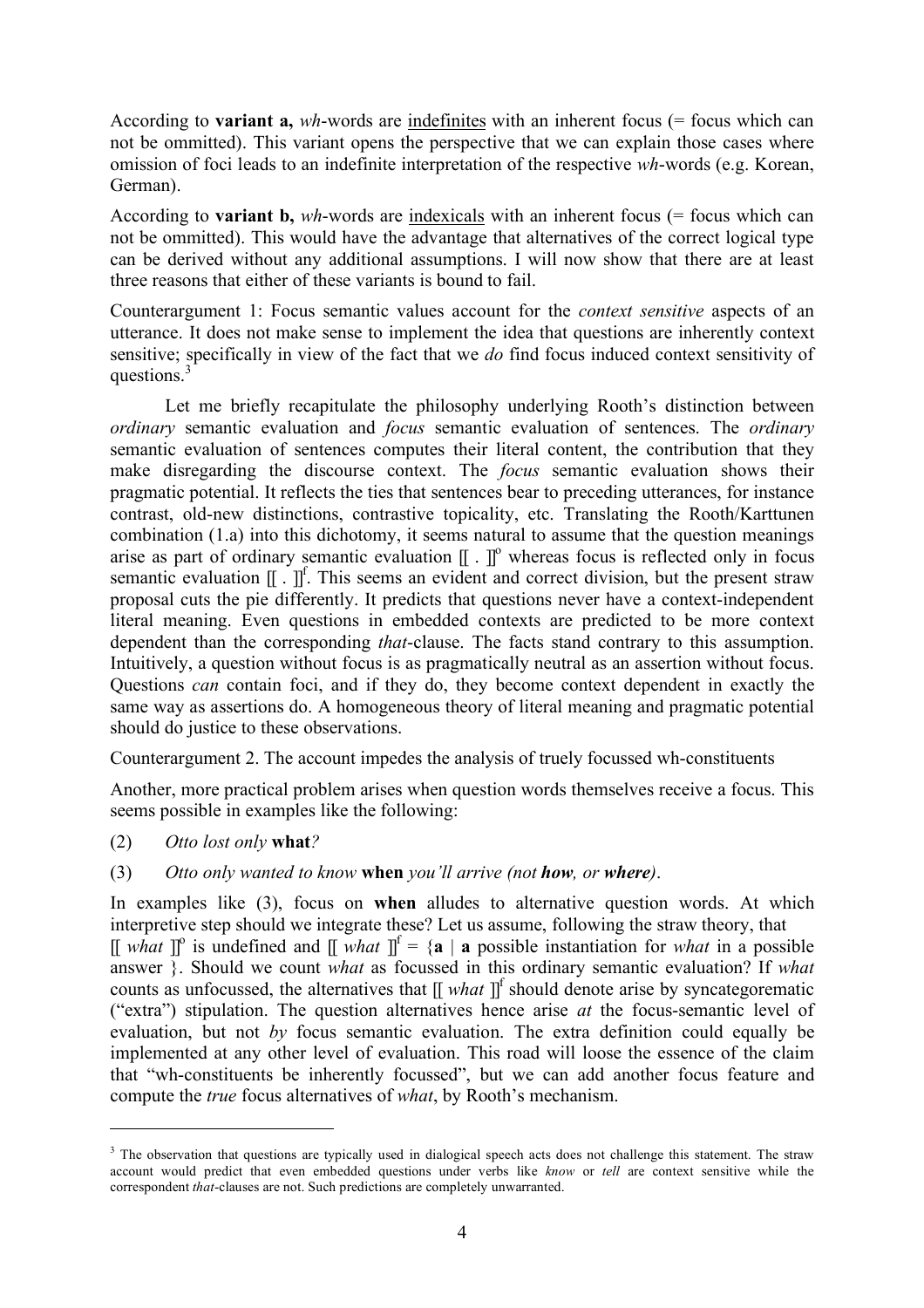If we want to maintain that the alternatives denoted by *what* should come about by some kind of focus evaluation that makes substantial use of  $[[.]]^f$ , we will have to adopt one of the two more specific variants above. We would then say that '*what'* is focussed, and that alternatives are computed by  $[[.]]^f$  making use of the focus feature. However, then we are no longer free to add extra further focus features which visibly have a different effect, on top of the first one. <sup>4</sup> (No serious attempt so far has been made to analyse *wh*-words in focus. Romero 1998 offers a first attempt, but attention is strictly limited to a narrow range of cases.)

Counterargument 3: Focus and question alternatives will mix up

We can no longer formulate any reasonably coherency requirements on context. A completely uniform theory of focus and questions will lead to semantic objects that no longer allow one to distinguish between questions with an additional focus, and multiple questions. A question like in (4) will receive the semantic analysis in (5) under the straw man analysis, which in turn is the same as the analysis of (6).

- (4) *What did BILL<sub>f</sub> buy?*
- (5) [[ what did BILL<sub>f</sub> buy? ]]<sup>f</sup>  $= \{$  BUY(x, y) |  $x \in [\![\ddot{B}ill_{f}]\!]^{f}$ ,  $y \in [\![$  what  $]\!]^{f}$ }  $=$  [[ who bought what? ]]<sup>f</sup>
- (6) *Who bought what?*

 $\overline{a}$ 

Of course, the ordinary semantic value of *Bill* will be defined, and will be the individual concept *Bill'*, while the semantic value of *who* is different (at whatever level). However, if question constituents only receive a semantic value at the level of  $[[ \cdot ]]^{f}$ , the entire sentence  $(4)$  will only receive a semantic value at the level  $[[.]]^f$ , and this will be the value that results by computing the  $[[ \tcdot ]]^{f}$ -values of all constituents bottom-up. Hence there is no way around the equality in  $(5)$  in the straw man theory.<sup>5</sup>

# **3. Question and Focus: The Basic Format**

In order to implement *alternatives* at the level of ordinary semantic interpretation, we will use the type of truth values twice. Hence, the underlying logic rests on the following atomic types:

- (7) e: entities, with  $D_e =$  domain of individuals s: situations, with  $D_s$  = set of possible worlds t: truth values, with  $D_t =$  domain of truth values  $\{0,1\}$ τ: truth values for sets of alternatives,  $D_{\tau} =$  domain of truth values  $\{0^{\#},1^{\#}\}\$ .
	- 0 and  $0^{\#}$  are distinct. 1 and  $1^{\#}$  are distinct.<sup>6</sup>

<sup>&</sup>lt;sup>4</sup> It has been claimed that examples like "Otto even only danced with Ruth" involve association of two operators with focus on Ruth; proponents of the sketched view could hence point out that there *might* be a possibility of double-focussing an item. This way out is unattractive for at least two reasons, though. First, the effects of the two-times-focussing on "Ruth" would be the same for both foci, namely reference to alternative individuals. The problem in the present case will be to claim that focus on *wh*-words sometimes evokes alternative objects, and sometimes alternative question words. Second, doubts seem in place whether the example should be analysed with double-focus at all. A more plausible analysis assumes that *even* associates with focussed *only* with alternatives {*only*, *among others*}. Speakers find it difficult to understand the "even-*and*-only" reading that is predicted by the double-focus analysis. <sup>5</sup> This kind of example can help to illustrate the claim that Beck <sup>2006</sup> amounts to <sup>a</sup> structured meaning approach. Beck <sup>2006</sup>

can distinguish (4) and (6) because the two dimensions of variation are reflected in the same domain of variables (e.g.  $x_i$  for the subject, and  $x_2$  for the object) but the fact that there is *the one and true instantiation* for  $x_1$  but not for  $x_2$  is stored at all levels of semantic evaluation. Hence, background and focus are stored as distinct semantic entities throughout the computation, which is the characteristic of structured meanings. <sup>6</sup> <sup>I</sup> want to thank Philippe Schlenker for correcting my earlier implementation at that point.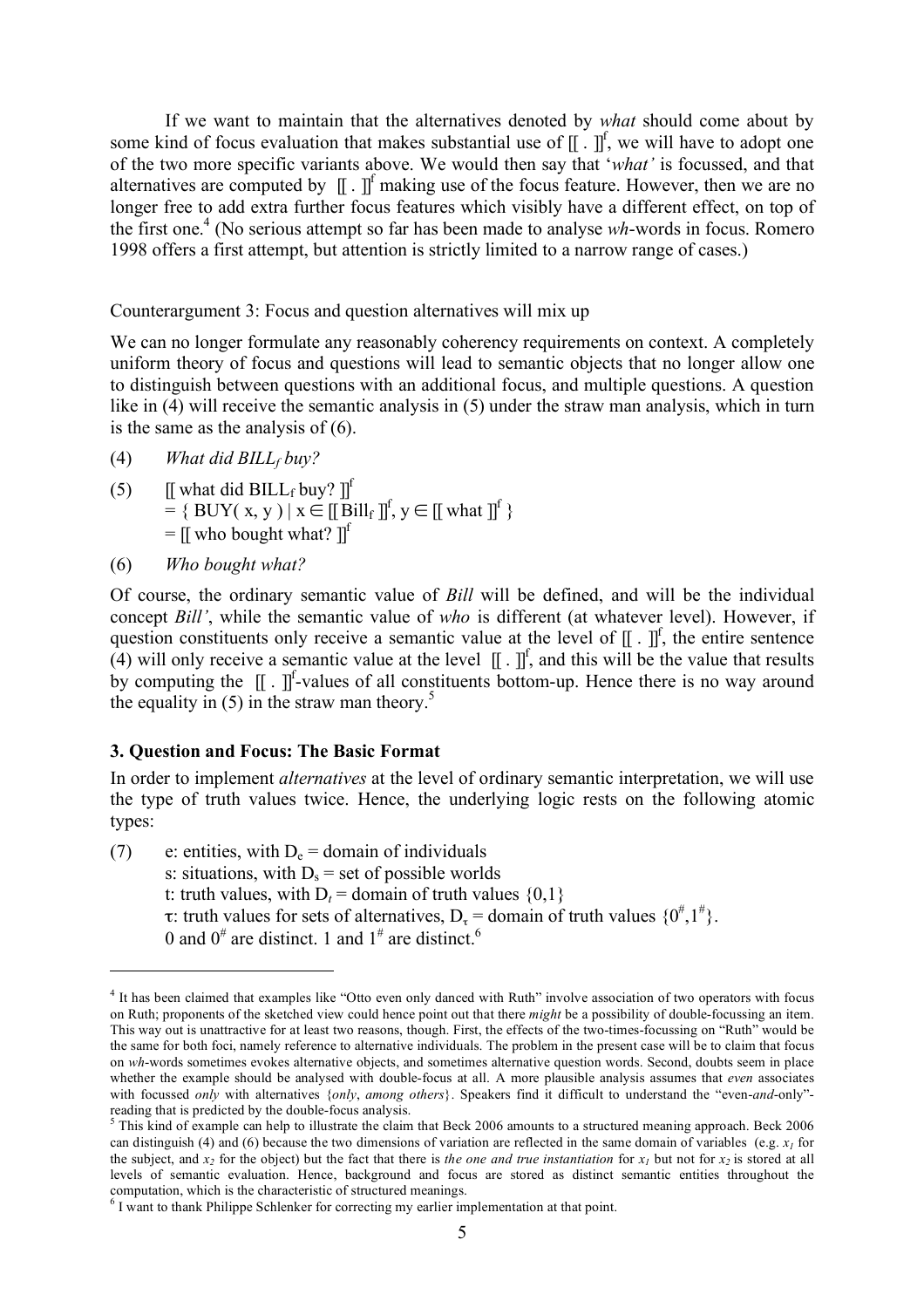The functional type hierarchy is defined recursively as usual. Types that contain  $\tau$  as a subtype will be called *alternative* types. All other types are called *simple*.

Semantic composition proceeds as follows, mimicking alternative semantics in  $[[.]]^{\circ}$ :

- 1. If [[ A ]]<sup>o</sup> is a denotation of simple type  $\alpha$ , and [[ B ]]<sup>o</sup> is of simple type  $\beta$ , [[ A B ]]<sup>o</sup>  $=[[A]]^{\circ} \times [B]]^{\circ}$  will be computed as usual. Normally, functional application will take place, i.e.  $\beta = (\alpha, \gamma)$  or  $\alpha = (\beta, \gamma)$  for some type  $\gamma$ .
- 2. If  $[[A]]^{\circ}$  is of simple type  $\alpha$ , and  $[[B]]^{\circ}$  is of alternative type  $(\beta,\tau)$ , then  $[[A B]]^{\circ} = [[A]]^{\circ} \times [[B]]^{\circ} = \{ [[A]]^{\circ} \times b \mid b \in B \}$  of type  $(\gamma, \tau)$  where  $\gamma$  is the type that arises by combining types  $\alpha$  and  $\beta$ . Analogously for [[ B A ]]<sup>o</sup>.
- 3. If [[ A ]]<sup>o</sup> is of alternative type  $(α,τ)$ , and [[ B ]]<sup>o</sup> is of alternative type (β,τ), then  $[[A B]]^{\circ} = [[A]]^{\circ} \times [[B]]^{\circ} = \{ axb \mid a \in A, b \in B \}$  of type  $(\gamma, \tau)$  where  $\gamma$  is the type that arises by combining types  $α$  and  $β$ .
- 4. Combination of two objects of simple or alternative types which are not of the form  $(\alpha, \tau)$ will proceed by functional application (used e.g. for  $[[\text{ which } + N]]^{\circ}$ )

This typing system allows to distinguish between properties and sets of alternatives. For instance the set denoted by *who* is of type (e,τ) whereas the (extensional) set denoted by *man* is of type (e,t). The difference in type is reflected in the semantic nature of the objects in question in that *who* denotes a function from  $D_e$  to  $\{0^{\#},1^{\#}\}\$  while *man* denotes a function from  $D<sub>e</sub>$  to  $\{0,1\}$ . Even if exactly the same individuals happen to be men, and possible referents of short answers to the *who*-question, these functions are never identical.

Questions, then, have *sets* of propositions as their *ordinary* semantic value. They could be called *inherently focussed* in that their ordinary denotation behaves as if it were a focus semantic value—which it, however, isn't. The semantic value of a question is computed at the level of ordinary semantic evaluation. The system can be extended by an alternative semantic evaluation of focus [[. ]]<sup>f</sup>, simply copying Rooth's classical instructions for focus semantic evaluation. In what follows, I will freely make use of this addition. However, cruciallly, the focus semantic value of a question and the ordinary denotation of a question will come out as distinct entities. We will compute some examples presently.

The following offer a range of simple question pronoun denotations. (A fully intensional spell-out would have to rest on individual concepts of type <*s,e>*; semantic composition will become more complex accordingly.)

(8)  $[[$  *who*  $]]^{\circ} = f_{(e,\tau)}$  with f(**a**)=1 iff **a** is a among the persons salient in the given context.

 $[[$  what  $]]^{\circ} = f_{(e,\tau)}$  with  $f(x)=1$  iff x is among the objects salient in the given context.

 $[[\text{ where }]]^{\circ} = f_{(e,\tau)}$  with  $f(\mathbf{s})=1$  iff **s** is among the places salient in the given context.

 $[[\text{ when }]]^{\circ} = f_{(e,\tau)}$  with  $f(\tau) = 1$  iff  $\tau$  is a time interval which is salient in the given context.

Some more sophisticated ones:

- (9)  $\left[\right]$  *which*  $\right]$ <sup>o</sup> = f<sub>((s,(e,t)),(e,<sub>τ)</sub>) where f maps a property N to a set of contextually salient</sub> objects N' with property N.
- (10)  $\left[\begin{array}{cc} \psi h y \end{array}\right]$ <sup>o</sup>: Simple version: set of propositions that are possible causes salient in the given context.

Semantic objects that are of type  $(\alpha, \tau)$  (for any type  $\alpha$ ) are functions from the domain D<sub>a</sub> into  $\{1^{\#},0^{\#}\}\$ . Logically speaking, they are sets of objects of type  $\alpha$ . However, they can not feed argument slots of type  $(\alpha, t)$  in semantic composition (because t and  $\tau$  are distinct basic types).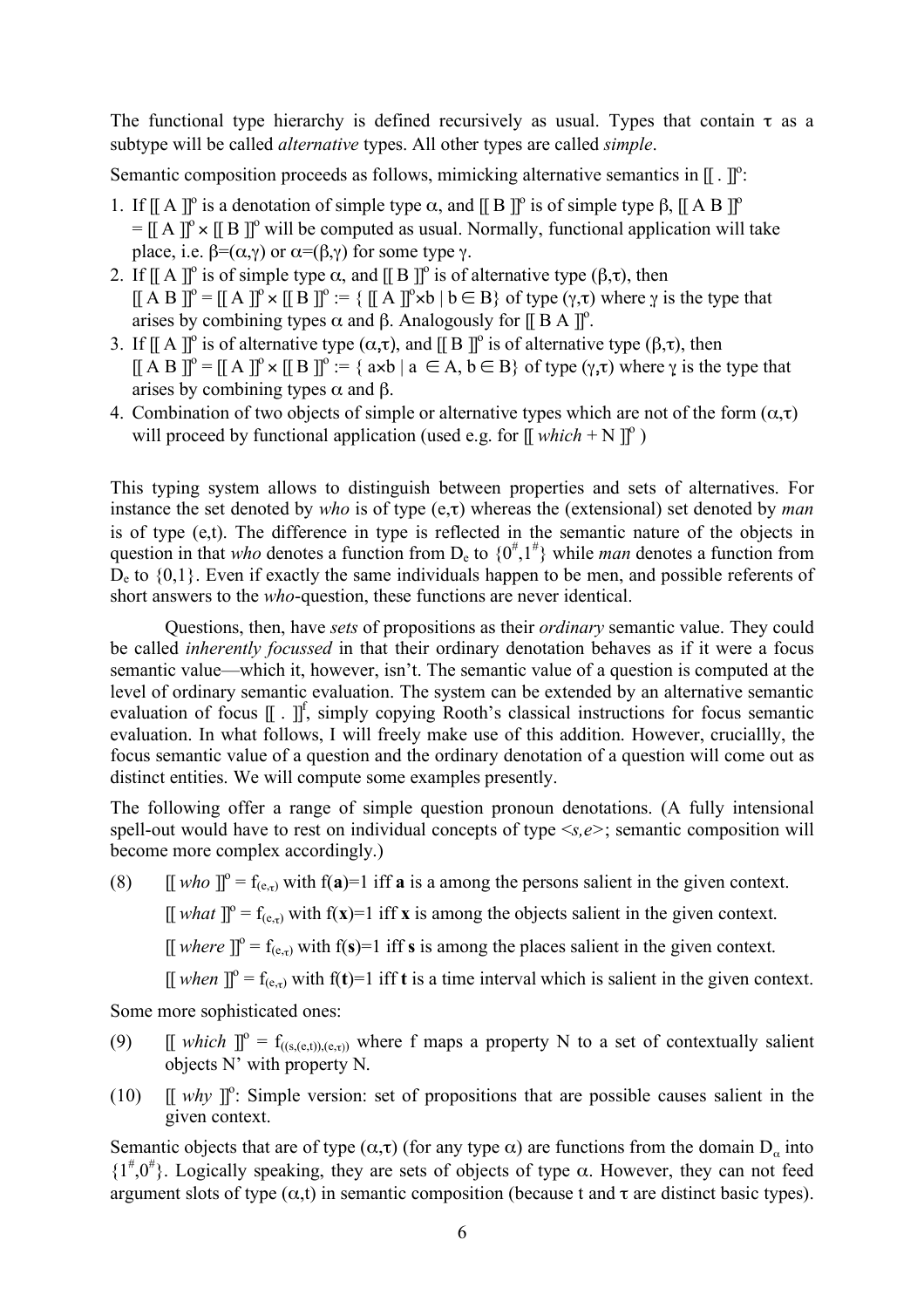Instead, the sets are broken down into their elements and are combined pointwise with either simple denotations, or another set of denotations of appropriate type. The resulting object ends again in type  $\tau$  and hence will be proliferated as a set of alternatives.

How can the proliferation of alternatives be stopped? Root questions are assumed to denote sets of propositions. Embedded questions, however, should not lead to matrix clauses that denote sets of alternatives. For the time being, I will assume that question embedding verbs (*know, ask, wonder*) take arguments of type ((s,t), τ) and yield properties of individuals. In the next section we will see some elementary examples.<sup>7</sup>

Finally, note that the proposed format will allow *in-situ* interpretation of question constituents whenever desired, avoiding Reinhard's *Donald Duck* puzzle. Reinhard (1997) observes that in a Karttunen/Rooth approach with *in-situ* interpretation of *wh*-words, sentences like the one in (11) are not represented faithfully.

## (11) *Who will be offended if we invite which philosopher?*

She points out that an indefinite analysis of *which philosopher* in situ leads to a semantic representation for (11) that can be paraphrased as follows: "Which two people *x* and *y* are such that *x* is offended if *y* is a philosopher and we invite  $y$ ?". Hence, a short answer like "*Chomsky — Donald Duck*" is predicted to be a true answer: Given that *Donald Duck* is not a philosopher, the antecedent of the implication is false, and hence the full sentence is true.

The analysis of *which*-phrases that has been advocated here will predict that *which philosopher* denotes a set of alternatives *A* which is restricted by the content of the noun *philosophers*. This set of philosophers *A*—be it introduced at the original site of *which philosopher* in (11) or elsewhere—will start a proliferation of alternatives and eventually lead to a question denotation that contains propositions of the form 'if we invite **a**, then **b** will be offended' for philosophers **a** and humans **b**. This is exactly what we'd expect of an intuitively appealing analysis for a question like (11). The possibility of an unproblematic *in-situ* interpretation is all the more pleasing as Bayer 2006 lists arguments in favour of *wh*interpretation in situ, however concedes that this will necessitate the introduction of choice functions. The present approach can do justice to Bayer's observations without the use of choice functions.

Let us turn to some more examples.

# **4. Some Examples**

 $\overline{a}$ 

The following two sentences can serve to see the alternative semantic computation of questions at work, and to control that indefinites and *wh*-phrases will receive different treatments, even if we (like in (13)) use unselective existential binding for indefinites.

(12) *Who shaved the goat?*

Who shaved the goat?

| $\llbracket$ the goat $\rrbracket^0 = \lambda P(P(\iota x. GOAT(x)))$                 | ((e,t),(s,t))   |
|---------------------------------------------------------------------------------------|-----------------|
| $\left[\right]$ shave $\left[\right]$ <sup>o</sup> = $\lambda y \lambda z$ SHAVE(z,y) | (e, (e, (s,t))) |
| $[[t_1 \text{ share } t_2]]^\circ = \text{SHAVE}(x_1, x_2)$                           | (s,t)           |

<sup>7</sup> Evidently, refinements will be necessary once we want to treat sentences where *wh-*phrases in embedded clauses have different scope (Baker 1977). Such constellations require either LF movement, or a kind of coindexing system that allows to trace the sources of alternatives individually.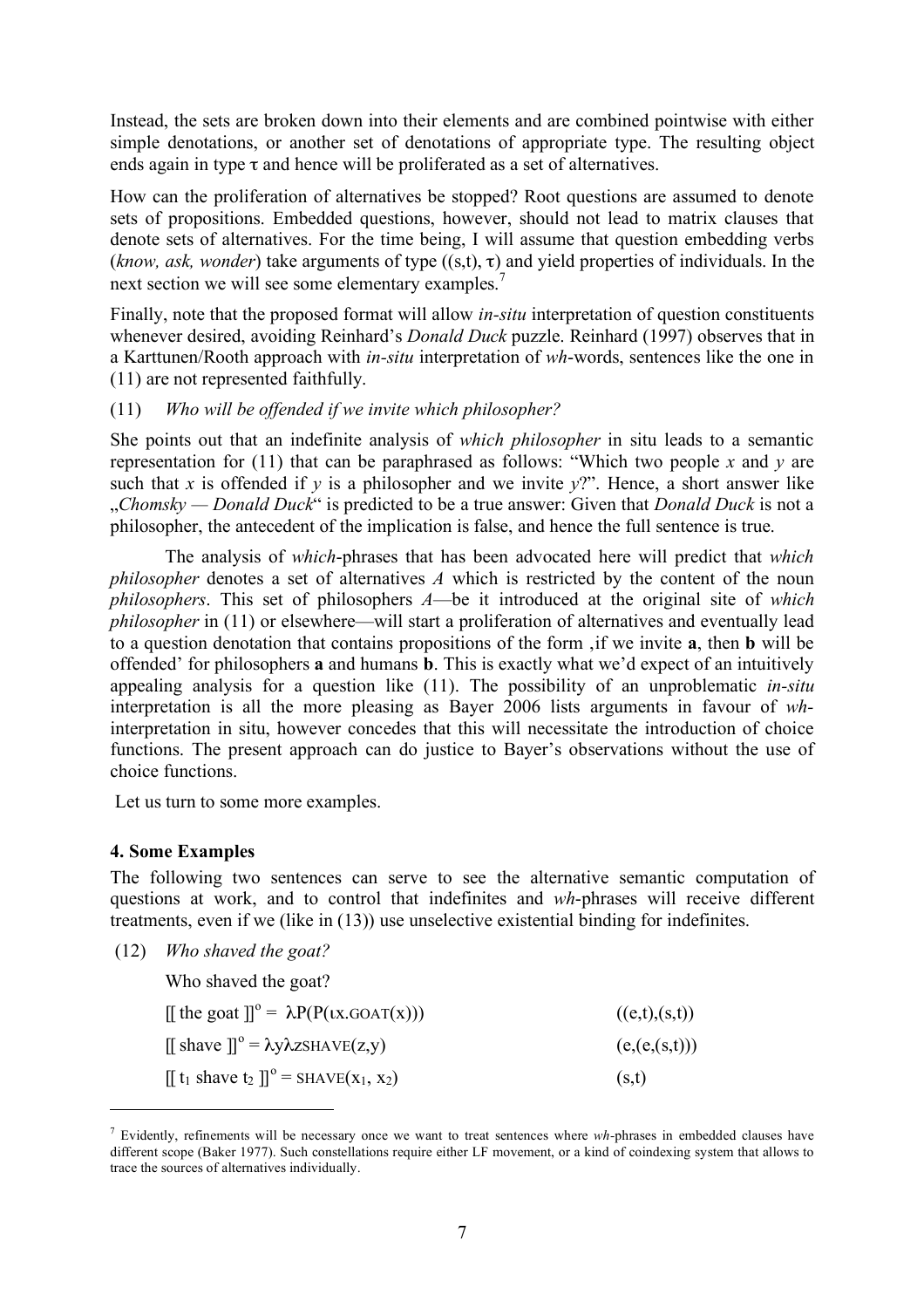[[ shave the goat<sub>2</sub> ]]<sup>o</sup> =  $\lambda x_1$ .SHAVE( $x_1$ ,  $\lambda x$ .GOAT( $x$ )) (e,(s,t))  $[[$  who  $]]^{\circ} = \{$ BOB, JILL, ANN, PETE $\}$  (e,  $\tau$ ) [[ who<sub>1</sub> shaved the goat  $\mathbb{J}^{\circ}$  $=$  { SHAVE(BOB, *IX.GOAT(X))*, SHAVE(JILL, *IX.GOAT(X))*, SHAVE(ANN,  $\overline{(x, t), \tau}$ ), SHAVE(PETE,  $\overline{(x, t), \tau}$ ) ( $\overline{(s, t), \tau}$ )

(13) *Someone shaved the goat.* (assume that *Bob, Jill, Ann* and *Pete* are salient 'someones') [[ shave the goat<sub>2</sub> ]]<sup>o</sup> =  $\lambda x_1$ .SHAVE( $x_1$ ,  $\lambda x$ .GOAT( $x$ )) (e,(s,t))  $\[\]$  someone  $\]$ <sup>o</sup> = {BOB, JILL, ANN, PETE} (e,t) [[ someone<sub>1</sub> shaved the goat  $]]^{\circ} =$  $\lambda$ x<sub>1</sub>SHAVE(x<sub>1</sub>,  $\iota$ x<sub>2</sub>.GOAT(x<sub>2</sub>))  $\cap$   $\lambda$ x<sub>1</sub>(x<sub>1</sub>= BOB v x<sub>1</sub>= JILL v x<sub>1</sub>= ANN v x<sub>1</sub>= PETE)  $= (\lambda x_1 \text{SOMEONE}(x_1) \& \text{SHAVE}(x_1, tx_2 \text{.GOAT}(x_2)))$  $(e,(s,t))^8$ ex. closure:  $\exists$ x<sub>1</sub>( SOMEONE(x<sub>1</sub>) & SHAVE(x<sub>1</sub>,  $\exists$ x<sub>2</sub>.GOAT(x<sub>2</sub>)) ) (s,t)

Note that the present framework offers the correct type-theoretic separation to distinguish question alternatives from properties that can be existentially closed. In English, two different words are used to denote question sets and indefinite sets. German is one of those languages where almost identical sentences give rise to the derivations in (12) and (13).

(14) *es hat wer die Geiß rasiert*

it has who the goat shaved = 'someone shaved the goat'  $(\approx 13)$ 

(15) *wer hat die Geiß rasiert.*

Who has the goat shaved = 'who shaved the goat'  $(\approx 12)$ 

We will turn to the relation between these two sentences in Part II of the paper. (16) shows the derivation of an embedded question. Note that the type of the embedding verb is such that the set of alternatives serves as the argument rather than leading to multiplying-out of alternatives.

(16) *Joe investigates* [ *who shaved the goat.*]

initial steps see above

 $\overline{a}$ 

 $[[$  who<sub>1</sub> shaved the goat  $]]^{\circ}$ = { SHAVE(BOB,  $\text{tx}_2.\text{GOAT}(x_2)$ ), SHAVE(JILL,  $\text{tx}_2.\text{GOAT}(x_2)$ ), SHAVE(ANN,  $\{X_2,GOAT(X_2)\}$ , SHAVE(PETE,  $\{X_2,GOAT(X_2)\}$   $((s,t),\tau)$  $[[$  investigates  $]]^{\circ} = \lambda P \lambda x.$ KNOW(x,P) (((s,t),  $\tau$ ), (e,(s,t))) [[ investigate who shaved the goat  $]$ ]<sup>o</sup> =  $\lambda$ x.INV(x, { SHAVE(BOB,  $\iota$ x<sub>2</sub>.GOAT(x<sub>2</sub>)), SHAVE(JILL,  $\iota$ x<sub>2</sub>.GOAT(x<sub>2</sub>)), SHAVE(ANN,  $\text{IX}_2.\text{GOAT}(X_2)$ ), SHAVE(PETE,  $\text{IX}_2.\text{GOAT}(X_2)$ )}) (e,(s,t)) [[Joe investigates who shaved the goat  $]$ ]<sup>o</sup>=

<sup>&</sup>lt;sup>8</sup> Type lift for set of individuals to set of individual concepts necessary; assume rigid designation.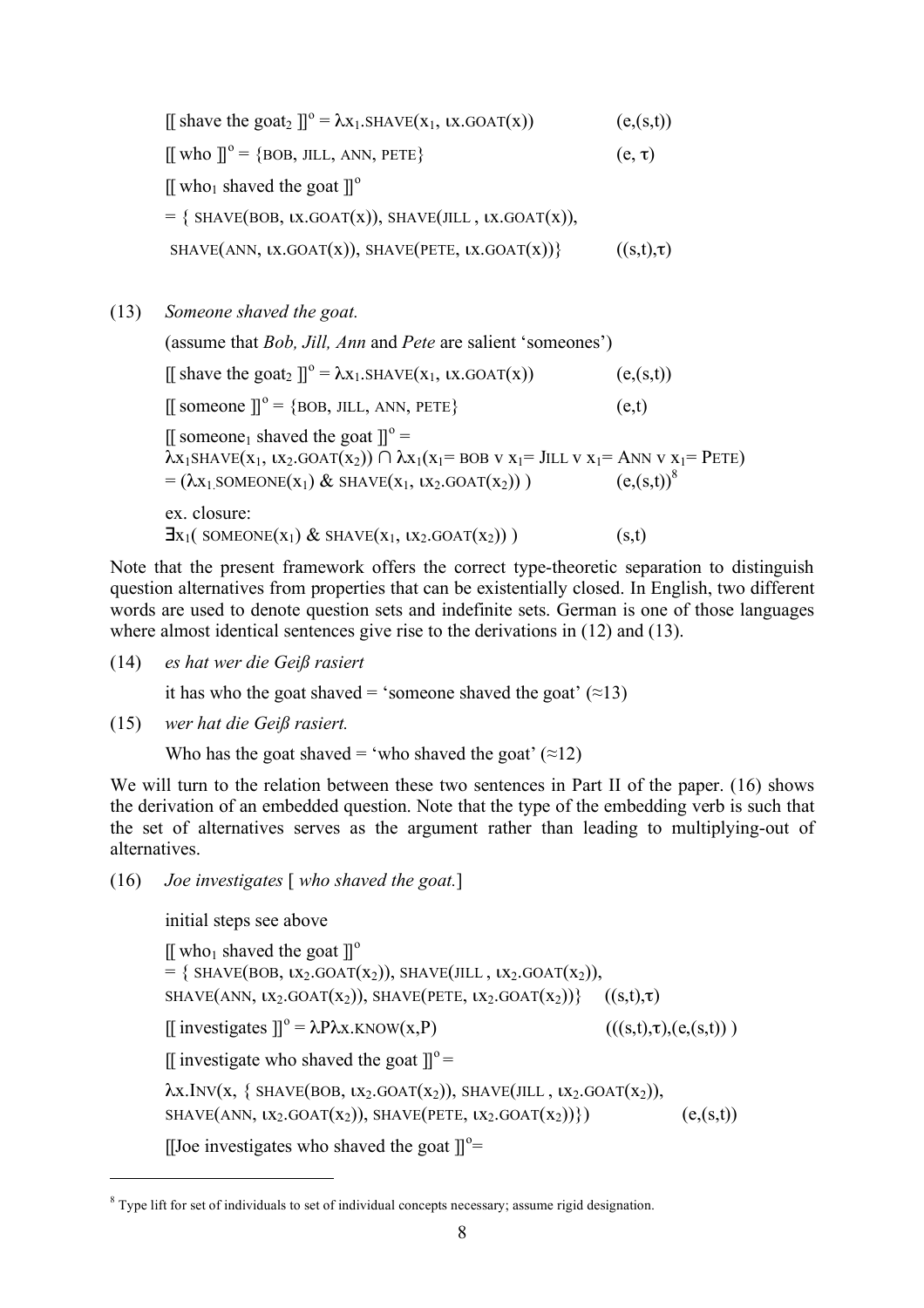INVESTIGATE(JOE, { SHAVE(BOB,  $tx_2$ .GOAT( $x_2$ )), SHAVE(JILL,  $tx_2$ .GOAT( $x_2$ )), SHAVE(ANN,  $\{x_2.GOAT(x_2)\}$ , SHAVE(PETE,  $\{x_2.GOAT(x_2)\}$ ) (s,t)

#### **5. Intervention and non-intervention constellations**

In this section, I will go through some step-by-step derivations of questions that contain foci, sometimes with operators inside the question, sometimes higher than the question. I will show that operators meet the correct kind of semantic objects in all cases without any need for type adjustment. Notably, the account is consonant with the predictions in Beck (2006) in that 'living' *in-situ* question constituents in the scope of focus operators lead to uninterpretable structures ("intervention effects").

The first example shows the ordinary semantic evaluation (incl. question alternatives) and the focus semantic evaluation of a question with a focussed constituent. Further coherence requirements can operate on basis of (19).

(17) *Who greeted BILLF?*

instructions).

 $(19)$ 

(18) ordinary semantic value

| $[[\text{Bill}_{F}]]^{\circ} =$ <b>Bill</b>                                                               | e               |
|-----------------------------------------------------------------------------------------------------------|-----------------|
| $\iint$ greeted $\mathbb{I}^0 = \lambda x_2 \lambda x_1 \text{GREET}(x_1, x_2)$                           | (e, (e, (s,t))) |
| $\iint$ greeted Bill <sub>F</sub> $\mathbb{I}^{\circ} = \lambda x_1$ GREET(x <sub>1</sub> , <b>Bill</b> ) | (e,(s,t))       |
| $[[$ who $]]^{\circ} = \{$ <b>Jill</b> , <b>Ann</b> , <b>Pete</b> $\}$                                    | $(e,\tau)$      |
| $\llbracket$ who greeted Bill <sub>F</sub> $\rrbracket^{\circ}$                                           |                 |
| $=$ { GREET(Jill, Bill), GREET(Ann, Bill), GREET(Pete, Bill)}                                             | $((s,t),\tau)$  |
| focus semantic value                                                                                      |                 |
| $[[\text{Bill}_F]]^f = {\text{Bill, Bolle}}$                                                              | set in e        |
|                                                                                                           |                 |

 $\left[\right]$  greeted  $\int_0^f = {\lambda x_2 \lambda x_1 GREF(x_1, x_2)}$  set in  $(e,(e,(s,t)))$  $[[$  greeted Bill<sub>F</sub>  $]]^f = \{ \lambda x_1 GREF(x_1, \text{Bill}), \lambda x_1 GREF(x_1, \text{Bolle}) \}$  set in (e,(s,t))  $[[$  who  $]]^f = \{ \{$ **Jill, Ann, Pete** $\}$   $\}$  *set* in (e,  $\tau$ ) [[ who greeted  $\text{Bill}_\text{F}$  ]]<sup>f</sup> = { {GREET(**Jill**, **Bill**), GREET(**Ann**, **Bill**), GREET(**Pete**, **Bill**)}, {GREET(**Jill**, **Bolle**), GREET(**Ann**, **Bolle**), GREET(**Pete**, **Bolle**)} } set in ((s,t),τ) in prose: The set that contains the two questions "Who greeted Bill?" and "Who greeted Bolle?" Set arises by combining *each* element in [[ who ]]<sup>f</sup> with *each* element in [[ greeted Bill<sub>F</sub> ]]<sup>f</sup> as required by ordinary semantic composition (following Rooth's

Example (20) and its derivation demonstrates how focus sensitive operators can make use of focus alternatives that were introduced by a focus inside a question. It is crucial for the wellformedness of (20) that the question alternatives are blocked by the question embedding verb *know*. Remember that *know* can take a set of alternative propositions as its argument, but yields a property of individuals (of simple type). Hence, *only* can operate on a set of focus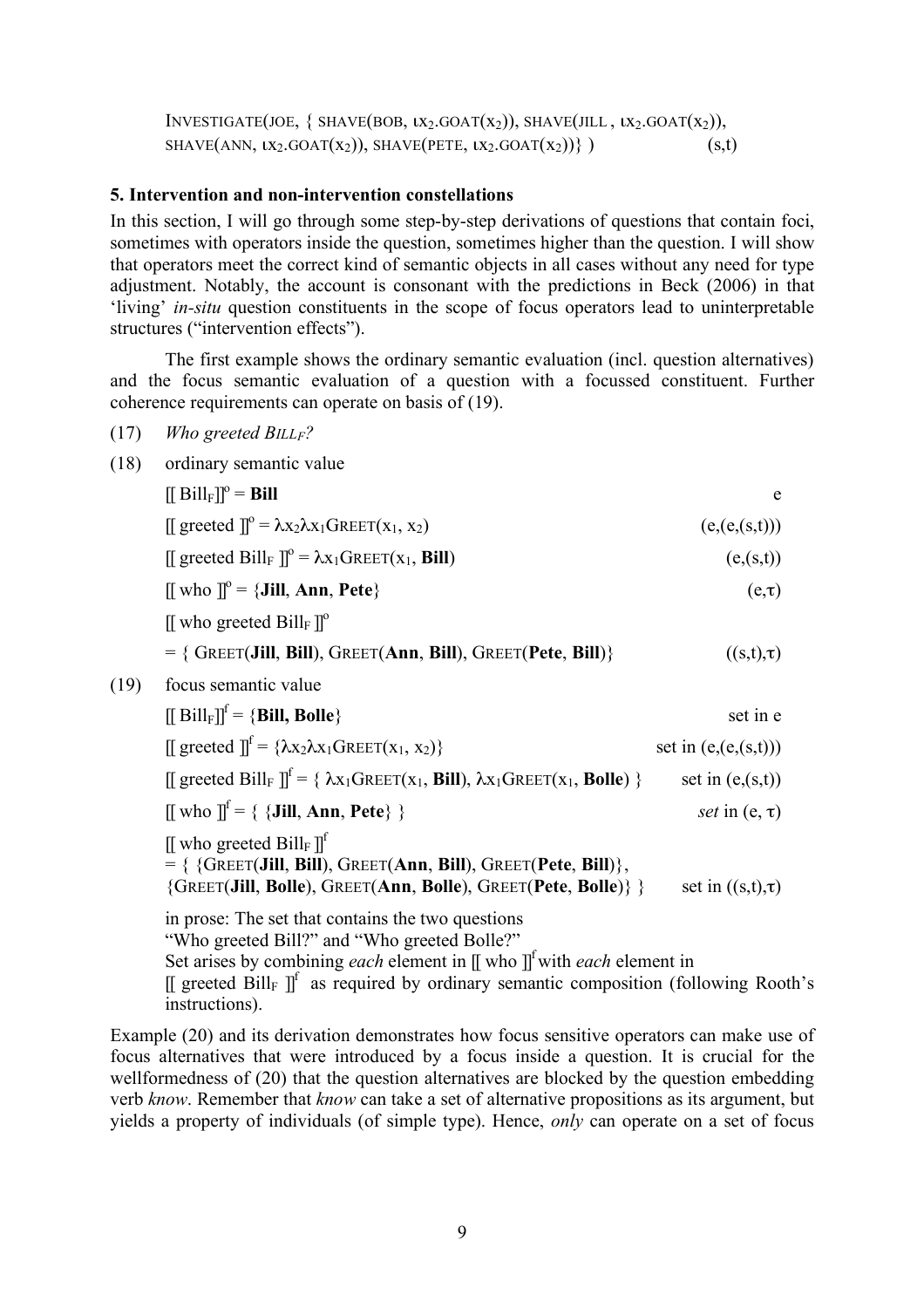alternatives plus one proposition, namely the proposition denoted by the sentence 'Tom knows who greeted Bill'.<sup>9</sup>

- (20) *Tom only knows who greeted BILLF*.
- (21) ordinary semantic value of the question, and matrix clause  $[[$  who greeted  $\text{Bill}_F$  ]<sup>o</sup> = { GREET(**Jill**, **Bill**), GREET(**Ann**, **Bill**), GREET(**Pete**, **Bill**)} as in (18).  $[[$  Tom knows who greeted  $\text{Bill}_F$   $]]^{\text{o}}$  $=$  KNOW (**Tom**, {GREET(**Jill, Bill**), GREET(**Ann**, **Bill**), GREET(**Pete**, **Bill**)}) see (16)
- (22) focus semantic value of question, and matrix clause

[[ who greeted  $\text{Bill}_\text{F}$  ]]<sup>f</sup> = { {GREET(**Jill**, **Bill**), GREET(**Ann**, **Bill**), GREET(**Pete**, **Bill**)}, {GREET(**Jill**, **Bolle**), GREET(**Ann**, **Bolle**), GREET(**Pete**, **Bolle**)} } see (19)

[[ Tom knows who greeted  $\text{Bill}_F$  ]]<sup>f</sup>

 $=$  { KNOW (**Tom**, {GREET(**Jill, Bill**), GREET(**Ann**, **Bill**), GREET(**Pete**, **Bill**)}), KNOW (**Tom**, {GREET(**Jill**, **Bolle**), GREET(**Ann**, **Bolle**), GREET(**Pete**, **Bolle**)} ) }  $=$  { 'Tom knows who greeted Bill', 'Tom knows who greeted Bolle' }

by further focus-semantic computation of 'know' and 'Tom' with the focus semantic value of "who greeted  $\text{Bill}_F$ ?".

(23) *only* + [[ Tom knows who greeted Bill<sub>F</sub> ]]<sup>f</sup>

assertion:  $\forall p \in \{$  'Tom knows who greeted Bill', 'Tom knows who greeted Bolle'  $\}$ (*p* true  $\leftrightarrow$  *p*= 'Tom knows who greeted Bill')

Allowing for low-scope focus sensitive operators, we can also compute correct representations for sentences where focus associates with an operator below the scope of the *wh*-constituent. This is shown in (24).

(24) *Who greeted only BILLF ?*

 $\overline{a}$ 

(25) a. ordinary value of VP  $[[ \text{greeted Bill}_F ]]^{\circ} = \lambda x_1 \text{GREET}(x_1, \text{Bill})$  (e,(s,t)) b. focus semantic value of VP  $[[$  greeted Bill<sub>F</sub>  $]]^f = \{ \lambda x_1 GREF(x_1, \text{ Bill}), \lambda x_1 GREF(x_1, \text{Bolle}) \}$  set in (e,(s,t)) c. low scope *only*: *only* +  $\left[\right]$  greeted Bill<sub>F</sub>  $\left[\right]$ <sup>f</sup> =  $\lambda$ x<sub>1</sub>[  $\forall p$  (  $p \in$  {GREET(x<sub>1</sub>, **Bill**), GREET(x<sub>1</sub>, **Bolle**) }  $\land$  true( $p$ )  $\rightarrow$   $p$  = GREET(x<sub>1</sub>, **Bill**))] (26) [[ who greeted only Bill<sub>F</sub>  $\mathbb{I}^{\circ}$  =  $[[$  who  $]]^{\circ} = \{$ **Jill**, **Ann**, **Pete** $\}$  (of type  $(e, \tau)$ )

in ordinary semantic combination with

 $\lambda$ x<sub>1</sub>[  $\forall p$  (  $p \in \{G$ REET(x<sub>1</sub>, **Bill**), GREET(x<sub>1</sub>, **Bolle**) }  $\land$  true( $p$ )  $\rightarrow$   $p = G$ REET(x<sub>1</sub>, **Bill**))]

 $9$  Remember that the straw account in section 3, in all its versions, would sadly fail at this point.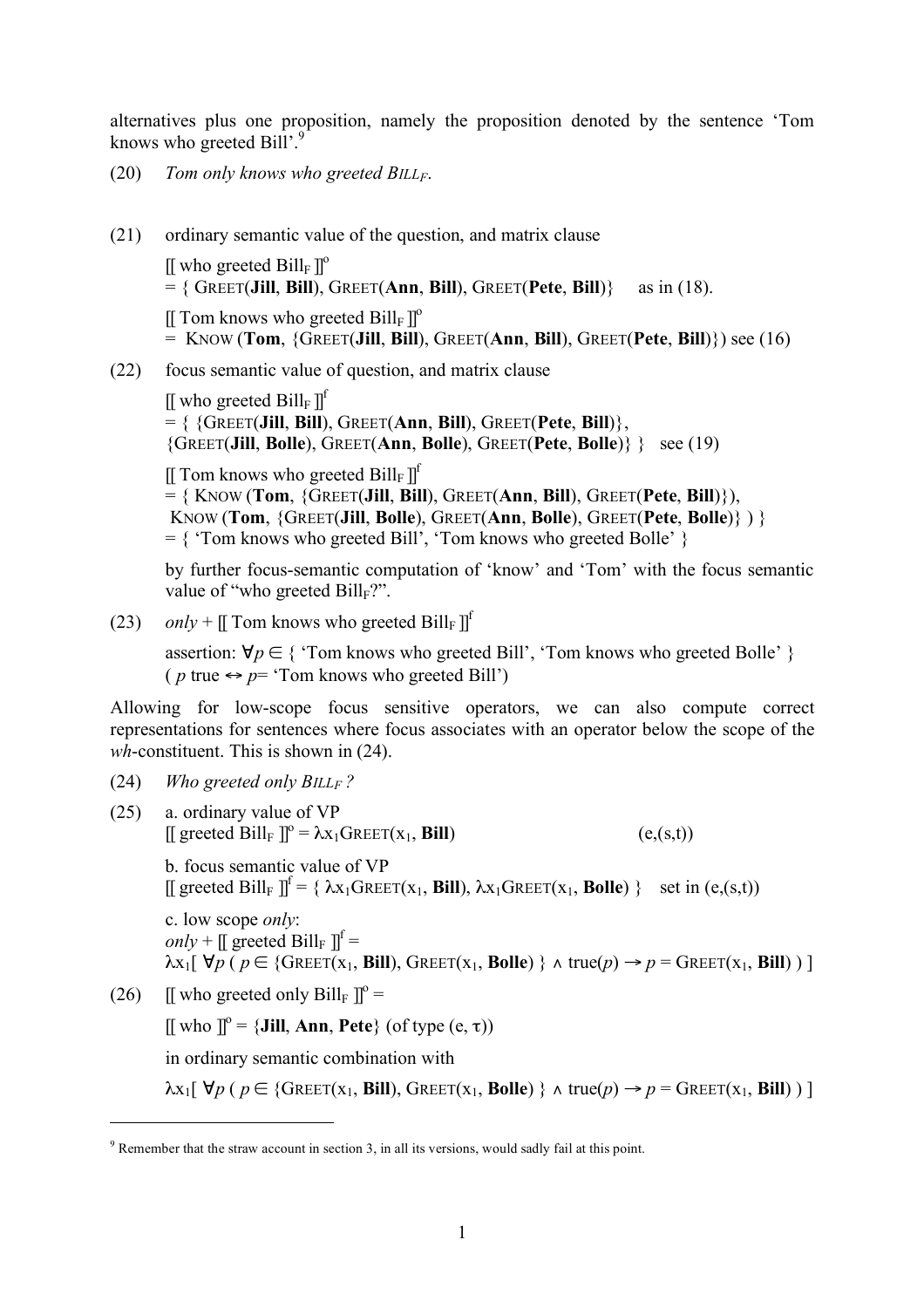= {[∀*p*(*p*∈{GREET(**Jill**,**Bill**),GREET(**Jill**,**Bolle**) } ∧ true(*p*) → *p*=GREET(**Jill**,**Bill**) ) ] [∀*p*(*p*∈{GREET(**Ann**,**Bill**),GREET(**Ann**,**Bolle**) } ∧ true(*p*) → *p*=GREET(**Ann**,**Bill**))] [∀*p*(*p*∈{GREET(**Pete**,**Bill**),GREET(**Pete**,**Bolle**) } ∧ true(*p*) → *p*=GREET(**Pete**,**Bill**))] }

 $=$  {'Jill only greeted Bill (not Bolle)', 'Ann only greeted Bill (not Bolle)', 'Pete only greeted Bill (not Bolle)'}

= set of possible answers to the question "who greeted only Bill?".

We now turn to a case of intervention. In (27), the scope of *only* will contain a *wh*-phrase with 'life' alternatives. I.e. *only* has to associate with a sister constituent of an alternative type. Denotations of alternative type do not reduce to single propositions. Therefore, *only* fails to apply.

- (27) When did only John<sub>F</sub> like which museum?
- (28) a.  $[[\text{like}]]^{\circ} = \lambda e \lambda x \lambda y. \text{LIKE}(y, x, e)$

 $\overline{a}$ 

b.  $[[ \text{ t<sub>time</sub> }]]^{\circ} = \lambda P \lambda e(P(e) \& AT(e, z<sub>time</sub>))$ 

- c.  $[[\text{like } t_{time}]]^{\circ} = \lambda e \lambda x \lambda y. LIKE(y, x, e) \& AT(e, z_{time})$
- d. [*like* t<sub>time</sub> which museum  $\mathbf{r} =$

 $\{\lambda y. \text{LIKE}(y, \text{MoMA}, e) \& AT(e, z_{time}), \lambda y. \text{LIKE}(y, \text{AlbertHall}, e) \& AT(e, z_{time}),\}$  $\lambda$ y.LIKE(y,**CPompidou**, e) & AT(e,  $z_{time}$ ) }

e.  $\left[\right]$  *John<sub>F</sub>* like t<sub>time</sub> which museum  $\left[\right]$ <sup>o</sup> =

 $\{LKE(John, MoMA, e) & AT(e, z<sub>time</sub>), LIKE(John, AlbertHall, e) & AT(e, z<sub>time</sub>),\}$  $LIKE(John, CPompidou, e) & AT(e, z<sub>time</sub>)$ 

f. *only* +  $\left[\right]$  *John<sub>F</sub> like* t<sub>time</sub> which museum  $\left[\right]$ <sup>o</sup>:

Psp:  $[[John_F like t_{time} which museum]]^{\circ}$  is true

Assertion: For all p in  $[[John_F like t_{time} which must be in]]^F$ ,

if p is true, then  $p = [[John_F like t_{time} which must be here]$ 

The crucial observation about (28.f) is that both presupposition and assertion fail to make semantic sense. [[  $John_F$  *like*  $t_{time}$  which museum ]]<sup>o</sup> does not denote a single proposition. Hence it cannot be true. Likewise, the assertion of *only* about "elements of  $\int$  *John<sub>F</sub> like* t<sub>time</sub> which museum  $\int_0^{\infty}$  that are true" is logically incongruent. The elements of  $\int_0^{\infty}$  *John<sub>F</sub> like* t<sub>ume</sub> which museum  $\overline{J}^0$  are sets of propositions, and sets of propositions can not be true. Therefore we predict intervention effects, which is in line with Beck's 2006 account.<sup>10</sup>

Note that these intervention effects crucially rest on the option to interpret *wh*-constituents in situ. If the *wh-constituent* could undergo LF-movement before interpretation, no intervention effects can arise. This fact allows us to capture the following observation: Some speakers marginally can understand (27) to mean "tell me times and museums there such that only John liked that museum at that time". We can model the rescue strategies that such speakers seem to apply if we allow for LF-movement of the *wh*-phrase. The fact that such rescues are not accessible for all speakers shows that *in situ* interpretation for *wh*-constituents should be the norm.

In the present section, I demonstrated that the account can correctly predict the available readings, as well as the 'hard' readings for a broad range of constellations of

 $10$  Note in passing that rescue type shifts that are advocated in many frameworks in this field would be fatal for this kind of prediction.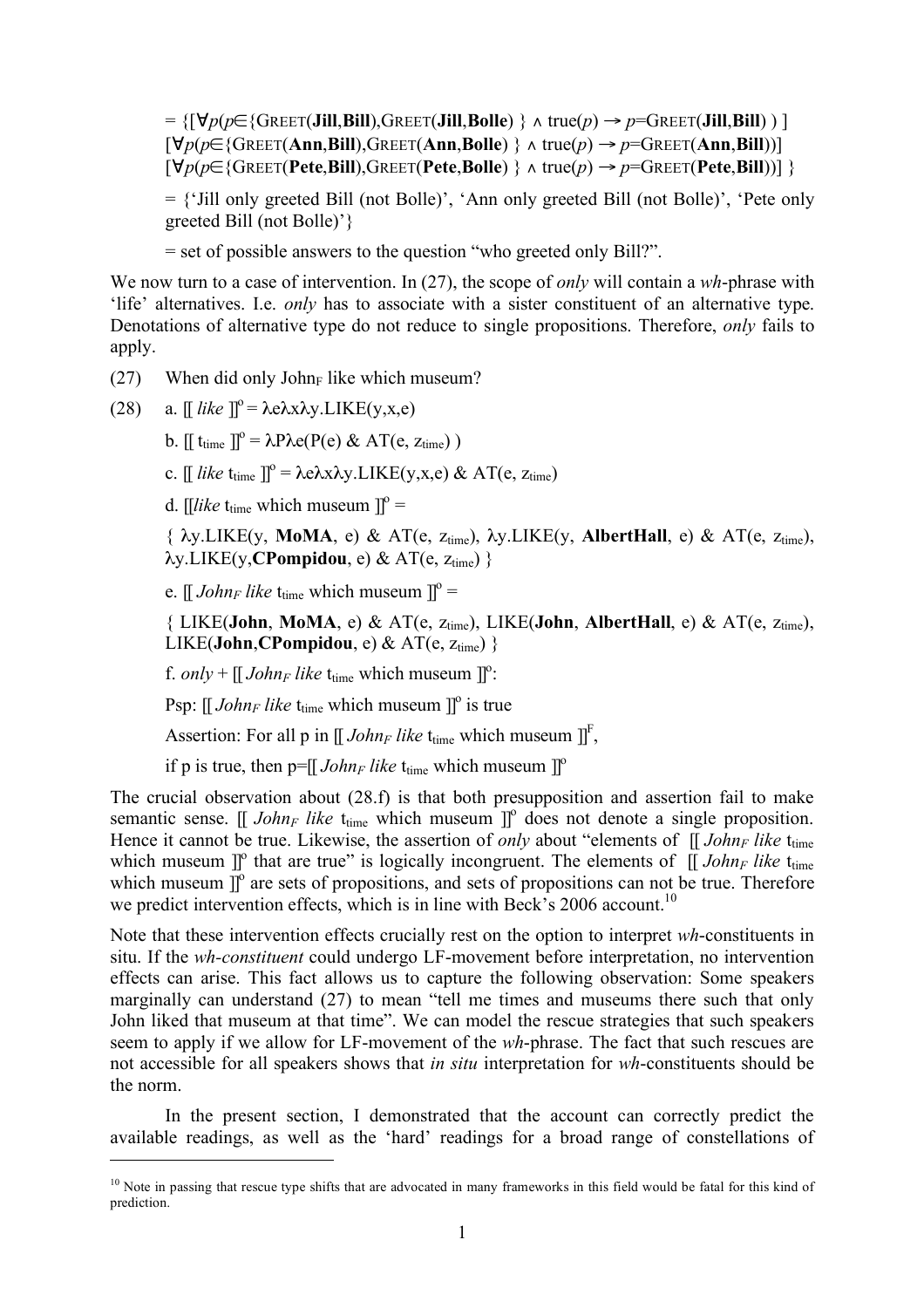questions and focus. One main advantage of this analysis, to my eye, consists in the fact that any extra type-shifting operations so far have been unnecessary or even dangerous. At no point did we have to digress from the straight road of semantic evaluation plus focussemantic evaluation. I stress this point because we will now turn to type shifting.

# **Part II. Inherently focussed wh-words**

## **6. Inherent focus and indefinite** *wh***-phrases**

The present section addresses the following correlations that were already mentioned at the beginning of the paper:

- 1. *wh*-phrases sometimes—not always—share the grammar of focus marking
- 2. *wh*-phrases sometimes—not always—can be understood as indefinites
- 3. indefinite vs. question readings covary sometimes—not always—with focus marking (absent/present)

The aim of this section is not to provide a fully mechanical derivation of patterns for one single language (although German will serve as model case for several observations). The aim of this section is to spell out the shifts in meaning and form that lead from one pattern to another. I propose that the links between (the grammar of) focus and question pronouns are fossilized patterns of earlier productive uses of focussing *which are no longer part of the languages under investigation*.

# **6.1 From focussed indexical to question pronoun**

Let us assume for a moment that we are speakers of a language which possesses deictic elements (*this, HE*) and a way to form polar questions, but no *wh*-pronouns. What could be reasonable ways to ask constituent questions? We could resort to polar questions with a focus like those in (29).

(29) a. *Do you want THIS?* b. *Is the key HERE?*

Following the approach developed in part I, the semantic evaluation of 29.a will result in the following:

(30) Polar question: { 'you want **a**', 'you do not want **a**'}

based on indexical referent of *this:* **a**

focus alternatives of *this*: **a, a', a"**, …

 $\Rightarrow$  Alternative polar questions are alluded to: "Do you want **a'**?" "Do you want **a"** ?" …

There are at least two plausible reasons for a speaker to ask a polar question and evoke alternative polar questions, like in (29)/(30). She might indicate that she intends to cover the alternative questions until she receives at least one positive answer. Or she might indicate that she intends to cover the whole set of alternatives, asking for exhaustive information.

In a richer language with question pronouns, the speaker could more efficiently replace these series of polar questions by the corresponding constituent question. The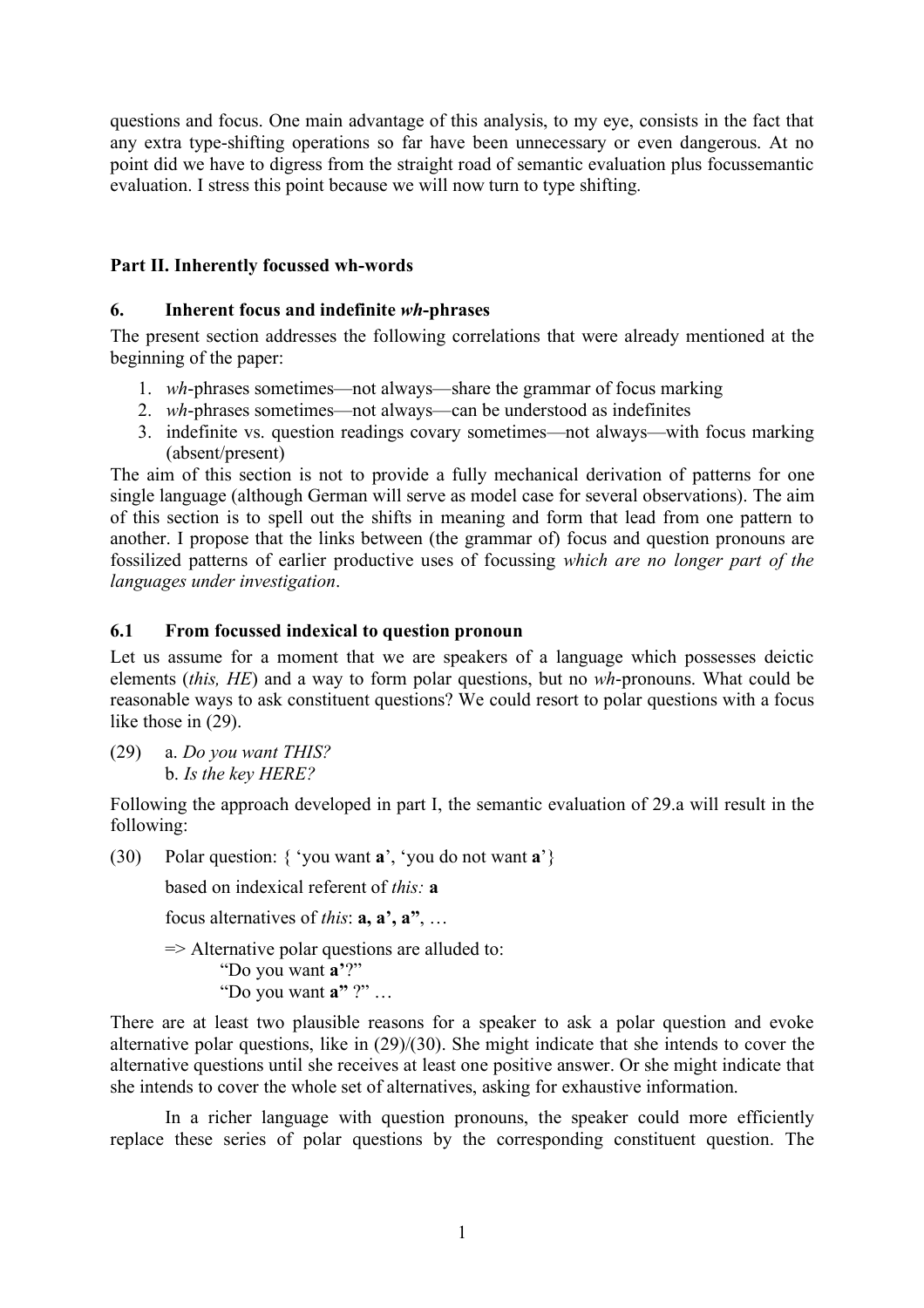semantic objects denoted would be *different* but the communicative aims and results would, intuitively, be *the same*. 11

(31) a. *What do you want?* b. *Where is the key?*

If we continue this little thought experiment, it is plausible to expect that the speakers of the restricted language become aware of the fact that the desire to get one, or all, positive answers of the form *you want a* is a *conventional* reason to ask the corresponding polar question with a focussed deictic. This link, illustrated on basis of (29)/(30), is of a general structural nature and will arise in all similar cases. Realizing this pattern, speakers have the option to reanalyse the conventional pragmatic side messages of the utterance as part of the literal meaning of this message (Traugott & Dasher 2004, Eckardt 2004, Eckardt 2006). In order to achieve this in the present case, speakers/hearers need to understand that the former *focus* alternatives of the deictic are in fact part of the *ordinary* meaning of the (now quasi-focussed) deictic and should contribute to the ordinary semantic composition of the utterance more or less as before. The first part of the paper clearly indicates what this amounts to:

- 1. Stage 1: the focussed deictic is interpreted as a set of possible referents (set of elements of type *e*).
- 2. Stage 2: the deictic is interpreted as an object of type  $(e, \tau)$ . The word at issue retains the *form* of focus but has acquired the meaning of a question pronoun.

This thought experiment predicts two things. First, it suggests a close tie between the surface structure of focussing, and the grammar of question pronouns. This tie is supported by typological evidence. Second, it suggests that question pronouns should etymologically derive from deictic pronouns. This expectation is less clearly supported by typological evidence. Sabel (2006) reports on observations in the classical philological literature which suggest definites as a possible source of question pronouns, but evidence appears to be meagre. Question pronouns are usually very old, intransparent parts of languages. When new languages emerge in creolization, question pronoun paradigms are usually synthesized on basis of one prominent question morpheme of the superstrate plus sortal specifications (from substrates or superstrate, or a mix) along the pattern *what+human, what+time, what+place*, etc. Clearly, even pidgin and creole languages are spoken by speakers who already possess the required denotata (as part of their first language) and only need to fill a lexical gap in a systematic manner. If this pattern of emergence is universal, then the putative deictic root of question pronouns would at best be visible in the languages without any ancestor language inaccessible today.

The one exception are sign languages. Sign languages have emerged in historical time in ways that do not rely on superstrates or substrates. And indeed, sign languages do show traces of the development suggested here. In her recent comprehensive survey on question strategies in sign languages, Zeshan (2004:26) reports that most sign languages have one "general" question word which can be sortally restricted to refer to more specific ontological domains (*what—what time, what person, what place,* etc.). Moreover, she observes that "repetitive movement features are crosslinguistically very common with interrogatives" although not generally common. As an example, the article shows a pictorial rendering for "who" in Israeli sign language: The signer makes a pointing gesture with an upward extended index finger, *slightly moving to and fro from side to side.* Similar signs for question pronouns are reported for the Lengua de Senas Espanola (Spain; *repeated circular deictic* for "where"), Tanzania Sign Language (*repeated circular deictic* for "when"), Nihon Shuwa (Japan;  $\overline{a}$ 

<sup>&</sup>lt;sup>11</sup> See the framework of van Rooij 2003 which allows for a proper spellout of these intuitions.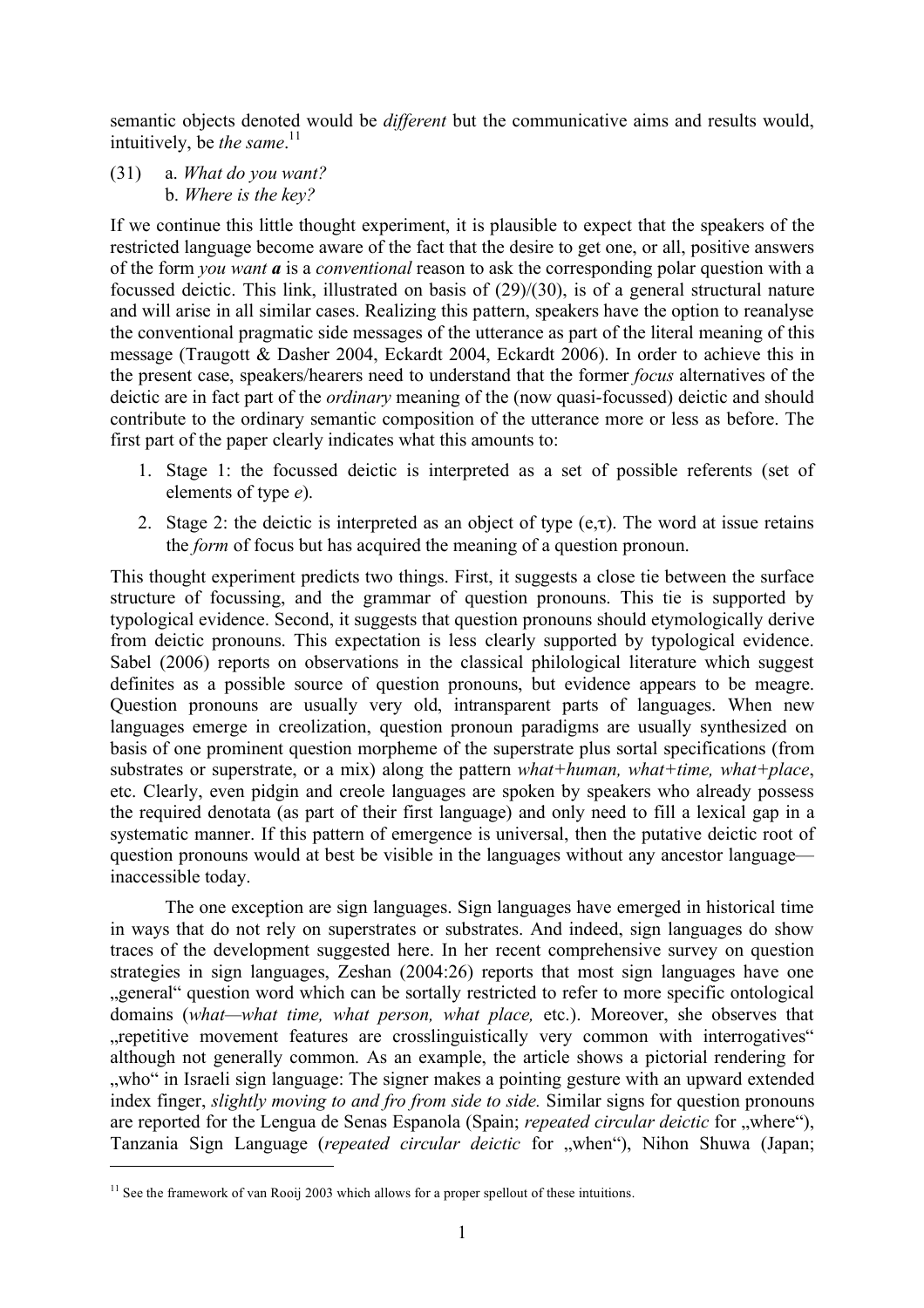*repeated alternating movements* for "which"), Nederlandse Gebarentaal (deictic gesture *alternating* for the general "what"; L. DeClerck, p.c.), ASL, with vague reference to "many more instances". The study in Zeshan (2004) is based on comparative work with 35 typologically independent sign languages. The author comments explicitely on the overwhelming typological uniformity of general question pronouns of this kind, and also points out that the observed kind of gesture is uncommon in general. Indefinite uses of question pronouns are possible in some sign language (Zeshan 2004) but are clearly secondary developments. I take these facts as evidence in favour of the assumption that deictics and their alternatives are a common etymological basis for question pronouns.<sup>12</sup>

# **6.2 From question pronoun to indefinite**

The semantic shift that leads from question pronouns to indefinites is likewise very simple. In terms of the analysis of part I, question pronouns denote sets of objects that are to be processed as alternatives. The type reflected this, being  $(α, τ)$  for appropriate  $α$ . We can map  $D<sub>r</sub>$  to  $D<sub>t</sub>$ :

 $D_t$  = domain of truth values  $\{0,1\} \rightarrow D_{\tau}$  = domain of truth values  $\{0^{\#},1^{\#}\}$  $0^{\#} \rightarrow 0 \quad 1^{\#} \rightarrow 1$ 

+ canonical extension to endomorphism on higher types.

Each denotation will be mapped to a denotation of simple type. Most interestingly, the *sets of alternatives* that are the denotations of question words will be mapped onto simple properties, i.e. the core semantics of indefinites. Various kinds of quantificational closure can then apply.

This simple logical backbone of the shift from question to indefinite could be paraphrased as "retain the set that you had before, but forget about the particular mode of semantic composition (borrowed from focus semantic interpretation)". The possible connection between losses of the form of focussing and losses of the (mirror) mode of focus interpretation will be discussed in the next subsection. However, the shift also requires some ontological support. Question words refer to contextually salient things that could potentially have the questioned property. While there are sortal restrictions for question words, the extension in context can vary. Indefinites are usually viewed as denoting context-independent properties. Sometimes, the sortal restrictions are specific enough to allow for a direct translation into a property. However, the sortal restrictions in domains like *manners* or *causes* or *reasons* or *aims* are less specific. This might be the reason that some *wh*-words acquire an indefinite use more easily than others. The following implicational hierarchy of indefinite interpretations for question pronouns in (32) can be distilled from the literature (see Bhat 2001).

(32) *persons, things*  $\leftarrow$  *times, place*  $\leftarrow$  *manner*  $\leftarrow$  (*reason*)

In section 8, I will briefly discuss emerging cause indefinites ('*irgendwarum'*) in German and the ways in which they contribute to our understanding of the ontological basis for this type shift.

### **6.3. Lexical focus, de-focussing and indefinite readings**

 $\overline{a}$ 

In the current analysis, the formal focus features of question pronouns are not interpreted as focus in the pragmatic sense. They have the status of lexical focus; in languages like German or Korean, question pronouns carry the lexical requirement to be realized with one of a series

<sup>&</sup>lt;sup>12</sup> It will be hard to assess whether the different modalities—spoken vs. signed—offer different ways to introduce alternatives. While the hypothetical development in spoken language rests on *focussing* as the means of introducing alternativs, signers can directly express alternatives by a *gesture*.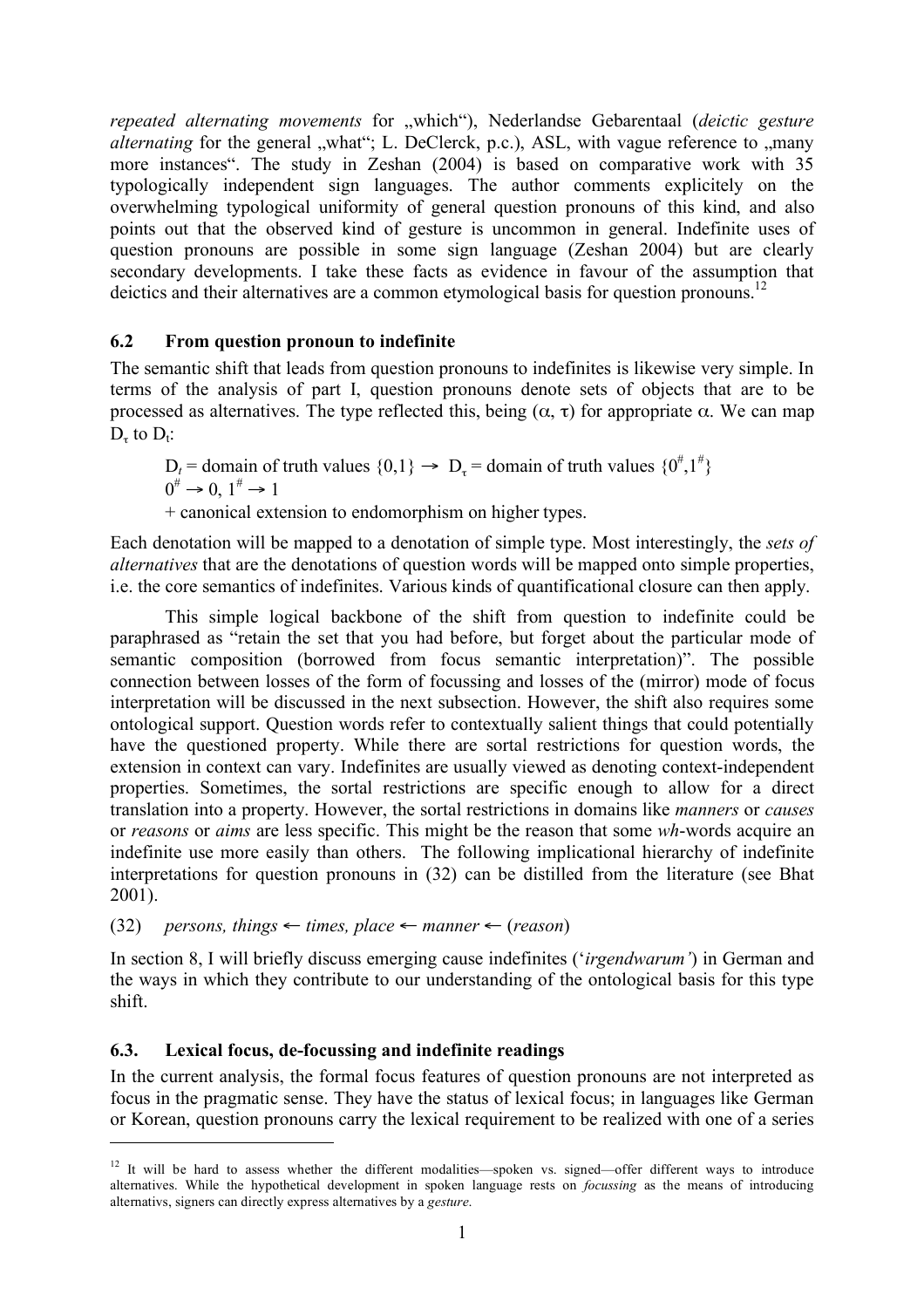of formal focus features. Concentrating on German for the moment, these include *wh*-fronting and *accenting* of *wh-*words in situ. Lexical focus incidentially co-occurs with interpretation of *wh*-constituents of type (e,τ). There is no compositionally independent interpretation of lexical focus.

If the respective pronoun or constituent is used without any realization of lexical focus, speaker/hearers interpret it as an indefinite. The indefinite denotes semantic objects of the same logical type, but with the simpler (ordinary) combinatorical potential, like described in 6.2. So far, the absence of lexical focus and the indefinite interpretation again occur by "coincidence" (even though being etymologically motivated). This "coincidence" could be masked, but—as far as I can see—without any deeper insights. The masking could be achieved by the following assumptions:

- 1. Deaccented question pronouns denote ordinary sets (i.e. objects of type  $(\alpha, t)$  for appropriate  $α$ ).
- 2. Lexical focus is interpreted as a type shift from  $(\alpha, t)$  to  $(\alpha, \tau)$ .
- 3. Loss of lexical focus carries us back to the simple type denotations in 1.

Evidently, this kind of stipulation does not earn us more than exactly the facts that it purports to explain. I will not adopt it unless independent evidence is unearthed. The most important result from part 1 and the present section consists in the conclusion that the formal focus features of lexical focus should *not* be interpreted at the level of focus semantic evaluation. This separation between lexical and pragmatic focus has been complemented by a hypothesis about the origin of the close link between lexical focus and question pronouns. If lexical focus is indeed a grammaticalized fossil of yesterday's pragmatics, it is all the more evident that it can no longer be part of compositional focus semantics.

### **7.** *irgend***, as far as we need it**

Section 6 advocated the view that it is the presence/absence of *lexical* accent that serves to distinguish the question/indefinite interpretation of German *w-*pronouns. In the present section, I will address the question why *irgend* affixation eases an indefinite interpretation of the *w-*pronoun, and in some cases is even mandatory. 13

First note that *irgend* itself can not be a derivational morpheme with the primary function to turn *wh*-pronouns into indefinites. If that were the case, we could not explain why indefinite DPs like *eine Kuh* ('a cow') can be affixed with *irgend* to yield *irgendeine Kuh* ('some cow or other'). I propose that *irgend* operates more indirectly by offering a good reason for *wh*-pronouns to receive a shifted interpretation. Similar uses of *any* in English are reported in Horn 2000. German shows two different uses of *irgend* which are distinguished by stress.

The two uses of German *irgend*:

 $\overline{a}$ 

- 1. stressed, emphatic: Contrasts *irgend-*N with *more specific*–N and requires the resulting assertion to be polar on the scale of alternative propositions evoked (see Krifka 1995, Eckardt 2004).
	- a. corresponds to English *any whatsoever*
		- b. is restricted to NPI licensing contexts $14$

<sup>&</sup>lt;sup>13</sup> (Bhat, 2001) lists more languages where the use of *wh*-pronouns in an indefinite sense requires affixation. The interaction between accent, affixation and interpretation as discussed in this section is however strictly restricted to German. Future research is required to investigate whether there is a more general pattern.

 $14$  I will not start a diagnosis here whether it should count as "weak" or "strong" NPI.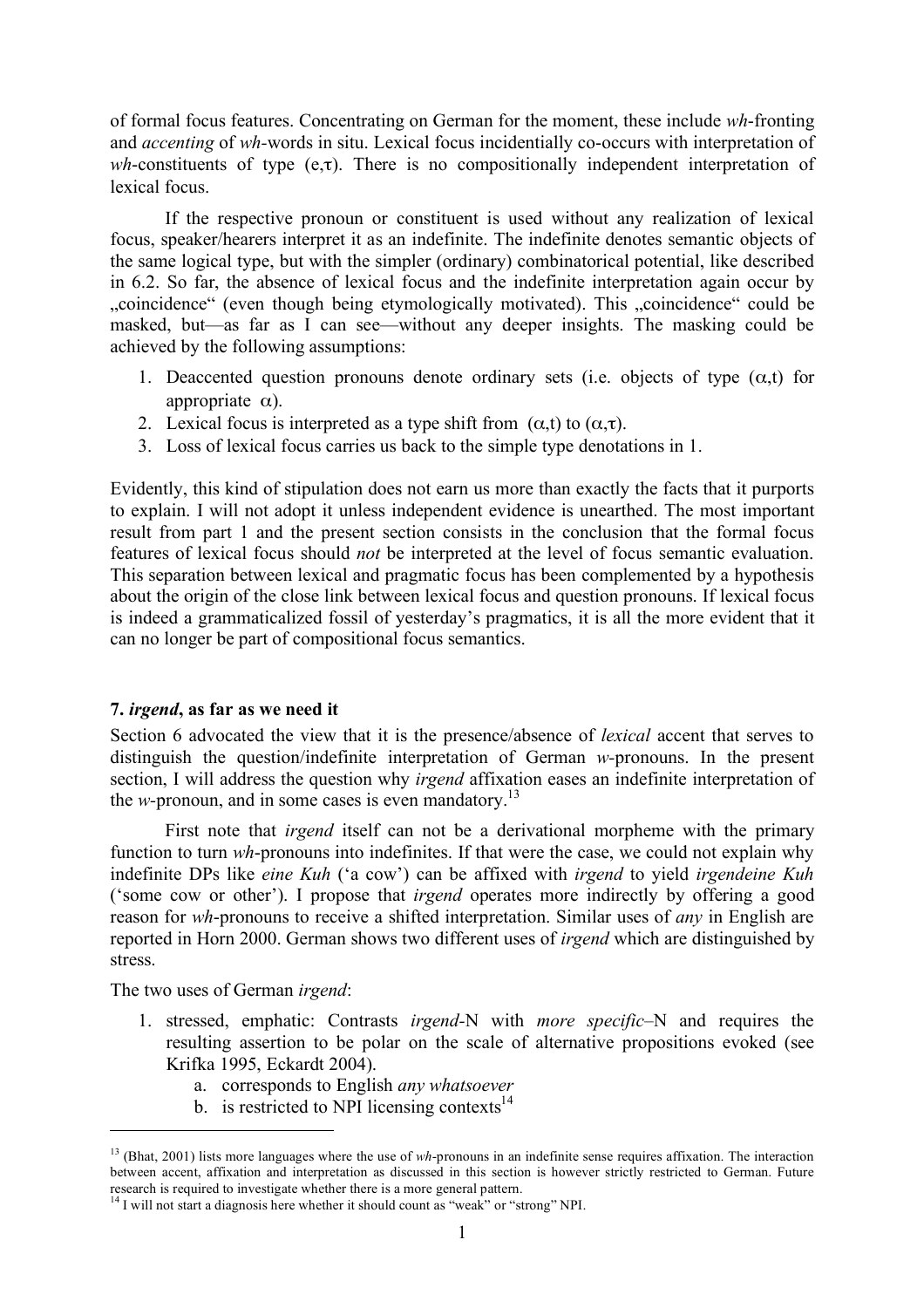- 2. unstressed: Evokes *more specific-N* and signals that the speaker did not choose a more specific expression because
	- a. she did not posses more specific knowledge or
	- b. she wants to signal that this is really irrelevant.

Let me offer some examples that illustrate either use. The stressed use in 1. is characterized by sentences like those in (33).

- (33) a. *Niemand hatte IRGENDeine Frage.* Noone hat any questions whatsoever.
	- b. \**Hans hatte IRGENDeine Frage.* \*Hans had any question whatsoever.
	- c. Gab es denn *IRGENDwelche Beschwerden?* Have there been any complaints whatsoever?
	- d. *\*Es gab IRGENDwelche Beschwerden.* \*There were any complaints whatsoever.
	- e. *Nur wenig Besucher hatten überhaupt IRGENDWELCHE Fragen.* Only few visitors hat any questions at all.

The unstressed use is most salient in non-NPI contexts. Here it is evident that unstressed *irgend* does not share the context restrictions of English unstressed *any,* but serves to carry side messages in its own right.

(34) a. *Da kommt irgendwer.* Someone (unidentified) is arriving.

> b. *Monika hat irgendeinen neuen Lover.* Monika has some new lover or other.

Examples like in (34) suggest that the speaker can not identify something (plausibly in a.) or does not have any interest in the identity of something (possible in b.). In the latter sense, *irgend* can be objected to. For instance, a possible response to (34.b) could be: "But he is not just *anyone* ("irgendwer"), he is in fact the president of the United States." This response leaves it open whether the speaker intends to provide further information, or objects to (34.b)'s implicit desinterest in the person of the lover. Unstressed uses of *irgend* are also possible in NPI licensing contexts, but then differences between stressed and nonstressed use are sometimes hard to spot.

(35) *Wollten Sie irgendwas sagen?* Did you want to say something? (casually)

*Wollten Sie IRGENDWAS sagen?*

Did you intend to say anything at all? (with the expected scalar implicatures)

Comparing stressed and nonstressed use of *irgend*, I take it for granted that the stressed use is the primary one, from which the nonstressed use has been derived by loss of support for alternatives in context, concommitant loss of (focus) accenting, loss of pragmatic side effects of focussing in scalar contexts (NPI restrictions), and the recovery of the original implicatures as a mildly compositional side message of the use of *irgend*.

Assuming that the stressed use of *irgend* is primary, the composition of *irgend* and *wh*-pronoun in German yields a result that is minimally underspecified in terms of possible accent. *Irgend* requires an accent. Hence, no audible word accent will be on the *w*-pronoun. Even though the behaviour of lexical accent is as yet not well-investigated, in some naive sense there will be no audible lexical accent on the *w-*pronoun. As lexical accent is not conditioned by context, and could hence be possibly recovered from context, like in second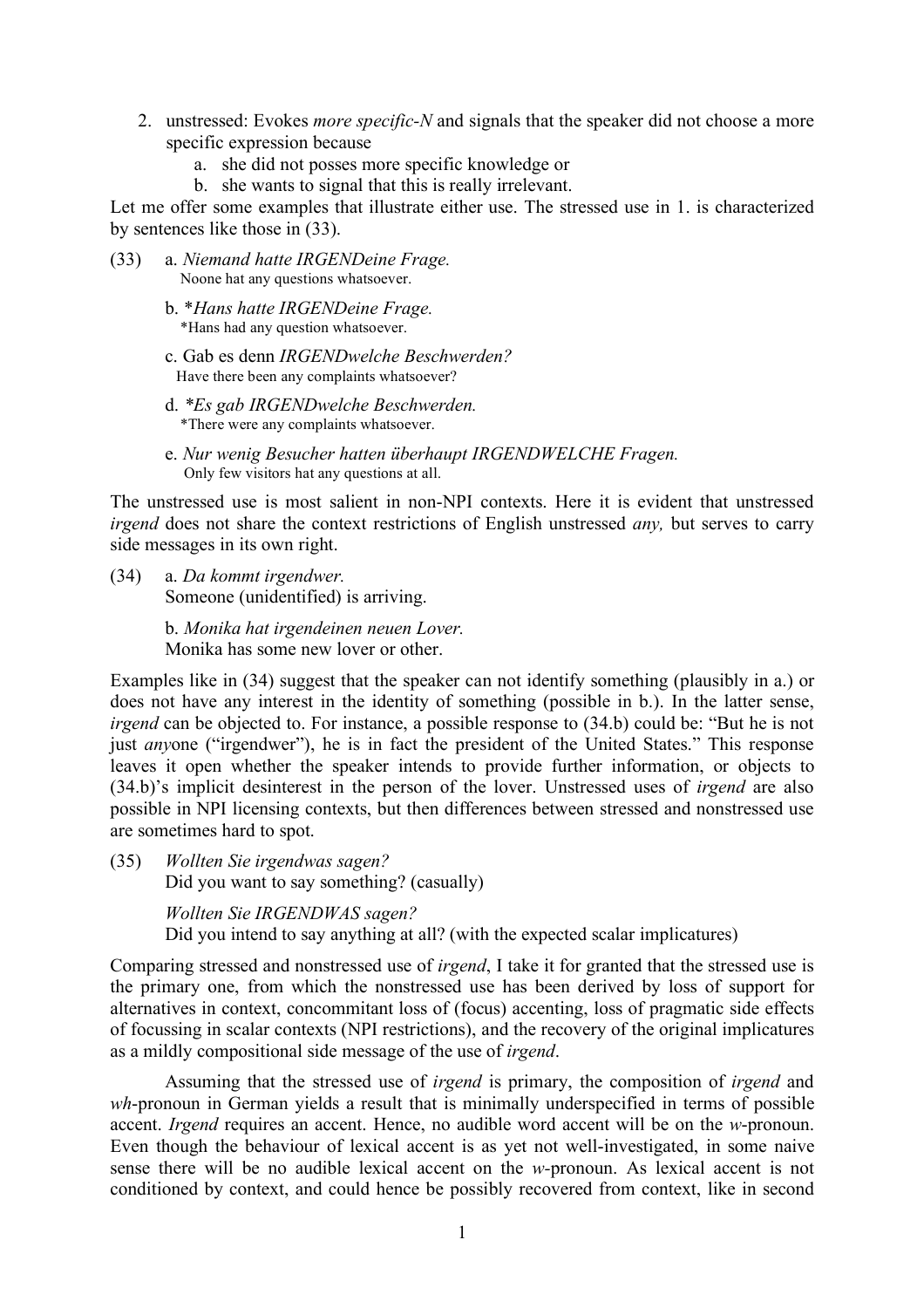occurrence foci, it seems that hearers will not tolerate the absence of lexical accent. If it is clear that there can not be a lexical accent on the *w-*pronoun, it is clear that the intended interpretation is the indefinite interpretation. The prosodic situation is nicely complemented by the semantic one. Semantically, the property expressed by the indefinite *w-*pronoun is minimally specific, once again matching the pragmatic function of stressed *irgend* to "understand the given property in its most general sense".

So far, I have left it open to what extent the paradigm of *irgend* indefinites should be viewed as a fully productive process, or as the result of analogical innovations. In fact, the data on *irgendwarum* that will be discussed in section 8 suggest that we face a productive process which is set into action as soon as certain catalytic side factors are given (see below). Other parts of the paradigm, however, seem to disfavour this view. Notably, the paradigm contains a curious gap for singular *welch*. *Welches N* ('which N', neuter) is a singular question phrase that can ask for a specific object in the extension of *N,* for count and mass nouns*.* However, the indefinite "*irgendwelches N*" for singular count nouns is ungrammatical, in contrast to the available form in the plural and mass terms. 15

- (36) a. \**Haben Sie irgendwelchen Knopf?* Do you have any button (sg. count)
	- b. *Haben Sie irgendwelchen Käse?* Do you have any cheese (sg. mass)
	- c. *Haben Sie irgendwelche Knöpfe?* Do you have any buttons (pl. count)

There is evidence, however, that this gap results from the morphosyntax of the construction. To round off the picture, I will add some necessary assumptions about the syntax of *irgend* which will carry us towards an explanation of the gap illustrated in (36.a).

Requirements of *irgend:*

 $\overline{a}$ 

- 1. needs to cliticize to an element in  $D<sup>o</sup>$  or head of AdvP
- 2. can license the use of *wh*-pronouns in an indefinite sense *if* no other standard  $D^{\circ}$  filler exists
- 3. Status of *wh*-pronouns: *wh*-pronouns (including *welche*) are heads

These lead to the following resulting paradigm.

- 1. *irgend* + *wer, wem, wen, was* Cliticization to elements that are indepedently allowed in  $D^{\circ}$ .
- 2. *irgend* + *wo, wann, wohin, woher, wie* Cliticization to elements that are not independently licensed in  $D<sup>o</sup>$ . Their use in an indefinite sense is, however, licensed if they serve the function to offer a base for cliticization.
- 3. *irgend*+*welche* with bare plurals and mass terms. Bare plurals and mass terms standardly occur with zero determiners. In such constructions, *irgend* would not have anything to cliticize to. This licenses the use of welche in an indefinite sense as a basis for cliticization.<sup>16</sup>

<sup>&</sup>lt;sup>15</sup> The question arose first in discussions with Irene Heim. I thank her and Andreas Haida for their insistiveness even if I still can not fully settle the point.<br><sup>16</sup> It remains an open issue why *irgend* can not combine with plural indefinite determiners like *einige* ('some', pl). These are

possible plural indefinite determiners, and all I can say at this point is that they seem not "standard" enough to serve as basis for *irgend.* In fact, DPs like *irgendeinige Kinder* are ungrammatical in contemporary mainstream German. Perhaps, frequency drives the first choice for *irgend* bases, and once the choice has been made all other options are excluded by competitive principles.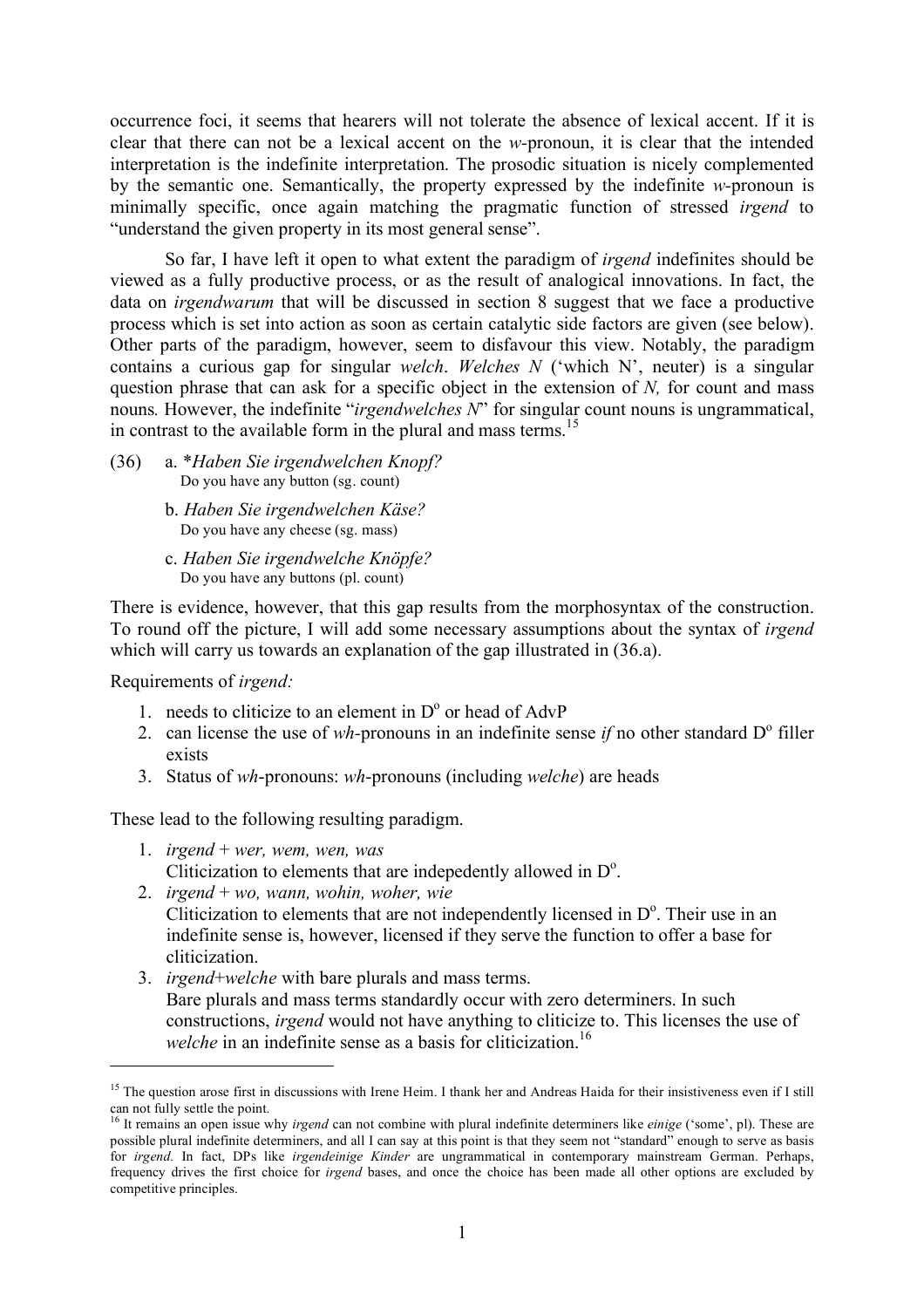- 4. *irgend +ein/e/s*, \**irgendwelche/s* + Singular count noun: Singular count nouns are standardly used with an overt determiner. Hence, *irgend* can cliticize to this determiner. Unstressed *welch* was therefore never necessary and has not established as basis for *irgend* in singular count NPs.
- 5. *irgend* + number terms: These combinations are allowed, and result in free choice readings. The construction is not used very frequently, mostly in mathematical or other scientific contexts where notions like "an arbitrarily chosen pair / triple / ... of" play a role.

I assume that *irgend* modifies a property which is quantified by existential closure (Heim 1981, Diesing 1992, and others). This is in line with the assumption in section 6 that indefinite uses of *w*-pronouns arise by a type shift from  $\tau$  to t. This idea also covers the use of *welche* in indefinite NPs, though the order of functional application would require a detailed analysis. The type shifted *welche* needs to combine with the noun first, and the affix *irgend* only modyfies the result of this combination.

| (37) | irgend                                   | wann                      |                    |
|------|------------------------------------------|---------------------------|--------------------|
|      | alts: more specific properties           | propery of times          |                    |
|      | irgend<br>alts: more specific properties | welche<br>maps $P$ to $P$ | Kühe<br>property P |

### **8. The emergence of an indefinite: on** *why*

 $\overline{a}$ 

I want to round off the discussion of the productive and non-productive aspects of indefinite uses of *wh*-pronouns by presenting a case of a newly emergent reading. In traditional German, like in all other languages that have been investigated in this respect so far, question words for reasons ('why') refute an indefinite interpretation. In German, no word in the *warum*-series allows *irgend*-affixation. Speculations about reasons include<sup>17</sup>

- Conceptual reasons (sortal restrictions for reasons too vague)
- syntactic reasons (adjunct/argument asymmetry)
- pragmatic reasons (focus sensitivity of *why*)
- vagueness of speech act ("Why can birds fly?" asks for a full explanation rather than an isolated last reason; Pollard, p.c.)

Note that morphologically complex indefinites do exist, e.g. *irgendwomit* ('with something or other'), *irgendwofür* ('for something or other'). Hence we cannot claim that *irgend* does not affix to complex question pronouns in general. And indeed, there are more indications that this can't be the crucial factor: German offers the unique possibility to wittness the birth of a cause indefinite. Google data (with pilots in spring/summer 2006, present data 4. – 10. 09/2006) reflect the development of indefinite *irgend-why* series. Let me list some of the results harvested in fall 2006.

For *irgendwarum*, I got approximately 2800 hits (including multiple references to the same site). This is certainly more than the single odd use in creative poetry, and (for a language like German) also not likely to be the output of exclusively non-native writers.

 $17$  mostly in personal communication; thanks go to Manfred Krifka, the participants of the SemNet meeting in spring 2006, Carl Pollard, and Gert Webelhuth.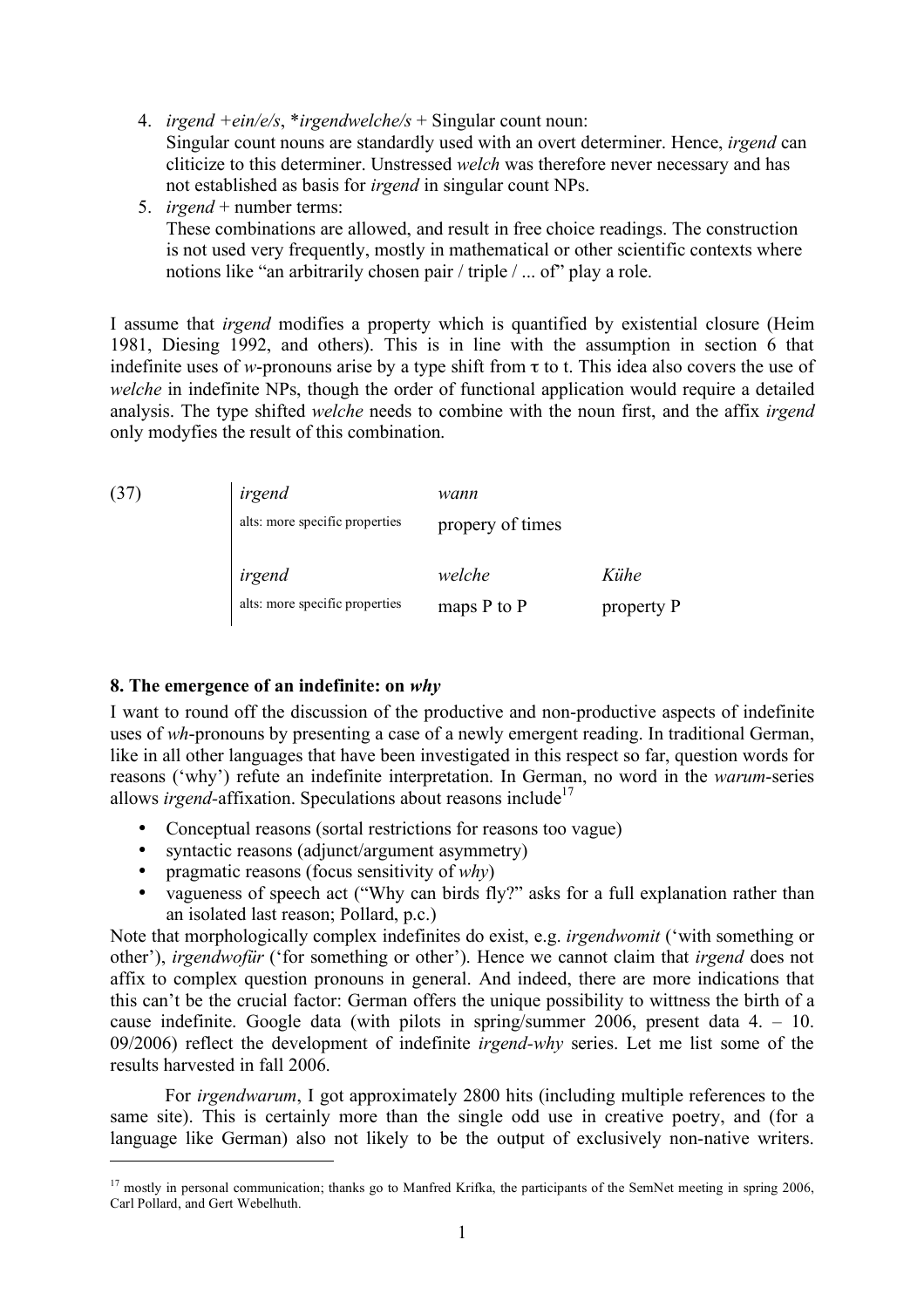Among the first 100 hits, 82/100 showed good indefinite uses ('for some reason') which were not in a series of *irgend* derivations, did not arise by mentioning or in starred linguistic examples, and were not written by writers where other parts of the text suggest nonnative command of German. (38) to (40) offer some examples for illustration. Note that all the quotes are from chat rooms or other interactive fores which is again typical for the hits overall.

(38) Ich habe mit VISA dagegen schlechtere Erfahrungen gemacht. *Irgendwarum spuckt der gleiche Automat mir für die VISA nie mehr als 1200,- Rubel aus,* während es mir mit EC noch nicht gelungen ist, ein Limit auszureizen (...).

(why-ever, the same cash machine never coughs me more than 1200,- rubel for the VISA')

(39) (Ich wollt Super Smash Brothers zocken (project64 1.3 emu) und eine Fehlermeldung erscheint: Executing from non mapped space ! Kann mir einer Helfen ? ... )

Hab glaub ich, auch das 1.4 und erst lief es überhaupt nicht außer ein paar Strichen. *Aber irgendwarum ging es, nachdem ich es auf CD gebrannt hatte auch auf Festplatte.* Zeigt alles an und läuft bis auf ein Paar richtig böse Slowdowns Sahne.

(But why-ever, after I had burned it on CD it also worked out on the hard disc.)

(40) aber ich kann trotzdem nicht drucken, *weil der drucker irgendwarum die patronen nicht erkennt,* obwohl die beide drin stecken.

('because the printer why-ever does not recognize the ink cartridges')

Using the stylistically more refined *weshalb* as the basis, the number of hits decreased to 449 hits. Of these, I counted 83/100 indefinites (another 10/100 occurred in series, and 7/100 were sorted out as irrelevant in the sense above). The examples below illustrate typical uses; (41) and (43) are in chats, (42) from a blog.

(41) ja, ich glaub, das haben sie auch gesagt. naja, *ich hatte irgendweshalb keine zeit mehr das zuende zu hören*,(...)

(about a radio feature: , I had why-ever no time to listen to the end')

(42) *Naja auf jeden Fall bin ich noch schnell zum Dairy geflitzt, da irgendweshalb das Inet nicht funktioniert hat und habe eine Zeitung gekauft.*

(In any case, I quickly rushed to the Dairy, as why-ever the internet (access) didn't work, and bought a newspaper')

(43) *Beide Optionen sind jedoch irgendweshalb falsch verlinkt, auch nach dem Upgrade auf 3.5.1.*

('both options are why-ever linked in the wrong way, and still so after the upgrade to  $3.5.1.$ <sup>'</sup>)

The third possible candidate, *irgendwieso*, received a high number of hits which were, however, in most parts irrelevant ( $\approx$  2800 hits). Among the first 100 hits, only 10/100 showed truely indefinite use of the term. 1/100 occured in a series of *irgend* indefinites, and an overwhelming majority of 89/100 uses were visibly intended as *irgendwie so* ('somehow like that') and lacked the space between the two words. (44) shows one of the few indefinite uses.

(44) *Hab leider ne etwas ältere Version meiner Page hochgeladen. Irgendwieso funktioniert die Hintergrund Musik noch immer nicht.*

('Unfortunately, I have uploaded an older version of my (home)page. Why-ever, the background music still doesn't work.)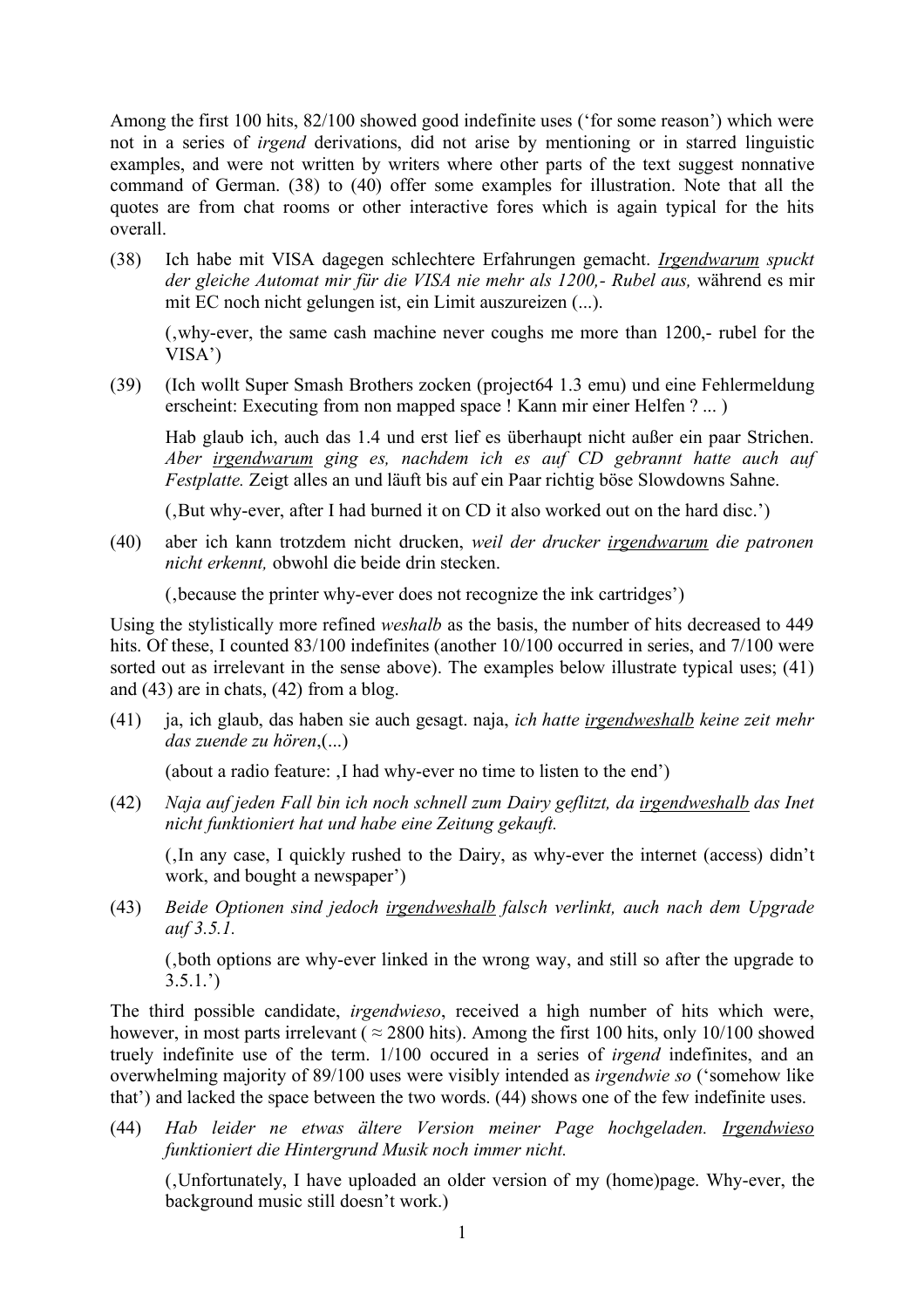My first impression was that the most unguided, spontaneous uses occured in chatrooms where people asked for reasons why software, a program, computer parts, or options in a computer game would not function as expected. In order to quantify this impression, I counted the contexts of use for *irgendwarum*, googled on 09/05/2006,in the 2. hundred hits.

| technical support / query contexts                            | 45 |
|---------------------------------------------------------------|----|
| other                                                         | 32 |
| series patterns <i>(irgendwann,</i><br>irgendwo, irgendwarum) | 13 |
| irrelevant                                                    |    |

It turns out that the technical support contexts are not the overwhelming majority, but a dominant kind of contexts of use. Later searches likewise regularly offer large numbers of this kind of contexts. No other consistent type of context can be spotted, to my eye, among those uses that are labeled "other" here. (Of course, all uses occur in private genres like diaries/blogs. It is interesting to note, though, that I have never ever heard anyone use cause indefinites like *irgendwarum* in oral communication.)

Speculating about the catalyzing factors that support the emergence of "*irgend*+why", I hold it to be relevant that they are typically used in contexts where a welldefined ontology of possible causes for some effect is available. Normally, a *why*-question can range over a very unspecific domain of possible reasons, including facts, events, states-of-affairs and perhaps even propositions. A question like *Why is Mary crying?* can be answered by anything from 'Mary having a hayfever' over 'Mary having passed her final exam' to 'Mary having been slapped by Paul'. The range of things that can cause a program not to work is usually much more restricted. We can even imagine specific subclasses of causes (syntax errors, wrongly set parameters, technical incompatibilities, wrong versions of software combined, etc.). Again, this sets such contexts apart from domains like "possible causes for Mary to cry". Unless you are a trained psychologist, you would not easily come up with subclasses of causes for crying.

The existence of subclasses of causes is however a necessary prerequisite for *irgend* to be pragmatically warranted. Only if there are welldefined subclasses of possible causes for a given effect, the use of stressed *irgend* is pragmatically licensed in that it asks the reader to take *cause* in the widest possible sense. And again, this is plausible for a writer/speaker who has presumably spent hours sieving the more common sources for malfunction before crying out for help in a chatroom.

An additional effect could arise from the writers desire to be both *brief* (typing is even more costly than talking) and *clear* at the same time. The first need excludes more elaborate phrases like *aus irgendeinem Grund* (for some reason or other) from standard German. The second stands against the colloquial *irgendwie* (somehow, can also be used as "for some reason or other"). The cause indefinite *irgendwarum* makes it very clear that the writer does not express a general state of puzzlement but is actively asking for possible *reasons* for a problem at hand. The urge to combine clarity and brevity is, of course, a classical force in language change. However, I think that the data in question can tell us, more interestingly, something about the ontological foundations that are necessary for language change and innovation.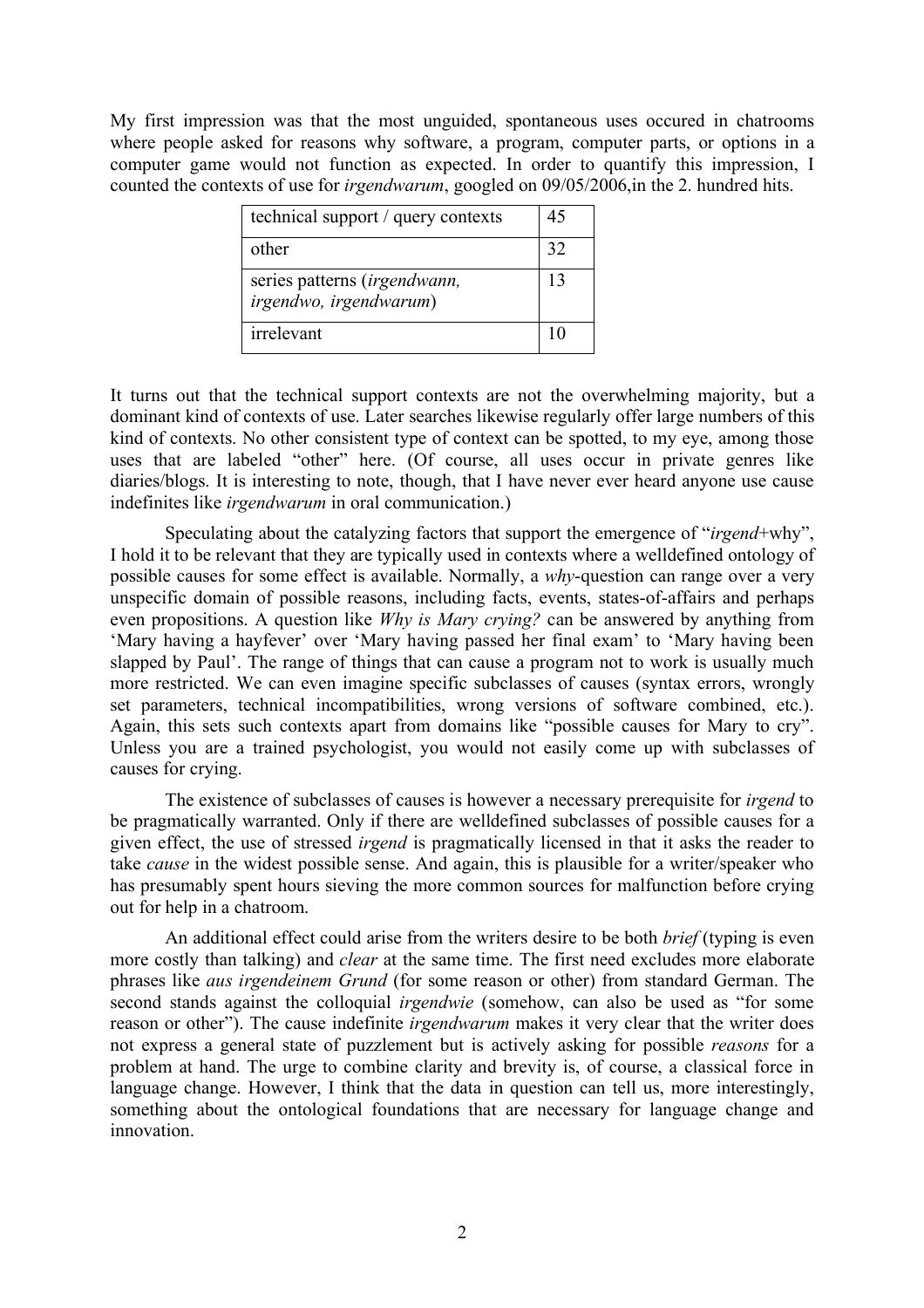### **9. Summary**

The present paper investigates the semantic and pragmatic effects of "real" focus and lexical focussing in questions and on question pronouns. I advocate to distinguish the following phenomena:

- pragmatic focussing in the sense of Rooth (1985), and its interpretation at an extra level of pragmatic evaluation of an utterance  $(\mathbf{r} \cdot \mathbf{r})^f$ )
- question constituents and their interpretation as introducing question alternatives at the level of ordinary semantic interpretation ( $[[ - ]]$ <sup>o</sup>)
- the formal features of focus on question constituents in constituent questions (lexical focus), with a motivated origin from pragmatically focussed deictics in polar questions.
- the absence of focus features and its correlation with an indefinite interpretation of the *wh-*pronoun.

In the first part of the paper, I reviewed earlier integrated treatments of focus in questions. Several formats are available where question alternatives and focus alternatives are implemented independently from each other, but none where the two modes of alternatives are put in relation to each other. This is all the more lamentable because certain syntactic theories equate the two modes generously, pretending to draw support for strong claims about the syntax of questions.

I developed a neo-Hamblin account for focus and questions, introducing the use of alternatives at two levels of semantic interpretation. In ordinary semantic interpretation, alternatives are reflected at the level of logical types. At the level of focus semantic interpretation, alternatives are the common logical object of representation. The strongest point of this integrated account consists in the fact that we can derive semantic and pragmatic interpretations for all possible combinations of focus, focussing operators, questions and question embedders without having to allow for rescue type shifts. The predictions include Beck's (2006) observations about intervention effects.

The second part of the paper was devoted to the nonproductive interactions of focusing and questioning. I outlined a possible pathway that derives question pronouns from focussed decitics in polar questions, which would explain the fact that the grammar of question constituents and the grammar of focus overlap in many languages (but not in all languages and not in all constructions). In such languages, question constituents bear the requirement to show lexical focus. In languages like German or Korean, failure to exhibit lexical focus leads to an indefinite interpretation of the *wh*-pronoun. I argued that stressed *irgend* affixation in German serves as one conventional reason for *wh*-pronouns to be used without their lexical stress. This yields the series of *irgend*-indefinites in German. Once again, the process is systematic but not fully productive. There are two gaps in the paradigm. The first arises for indefinite singular count *welche/s*. I suggested that this gap is due to the existence of blocking *irgendein*. (Interestingly, around 50 uses of *irgendwelcher* sg. can be found in www but are all systematically produced by non-native writers.) The second gap, according to the official grammar of German<sup>18</sup> is the lack of cause indefinites. I demonstrated that we are currently in a phase where this gap could be closed, on basis of innovative uses of officially nonexistent *irgendwarum / wieso / weshalb* in suitable contexts.

The guideline that is underlying the subdivision into part 1 and 2 could be formulated as follows: Part 1 accounts for those constructions where a maximally *restricted* set of rules for semantic interpretation accounts for a large range of compositionally derived structures with a *minimal* amount of superveillance by the user. Part 2 covers those words and

 $\overline{a}$ 

<sup>&</sup>lt;sup>18</sup> including my own idiolect till approximately mid 2006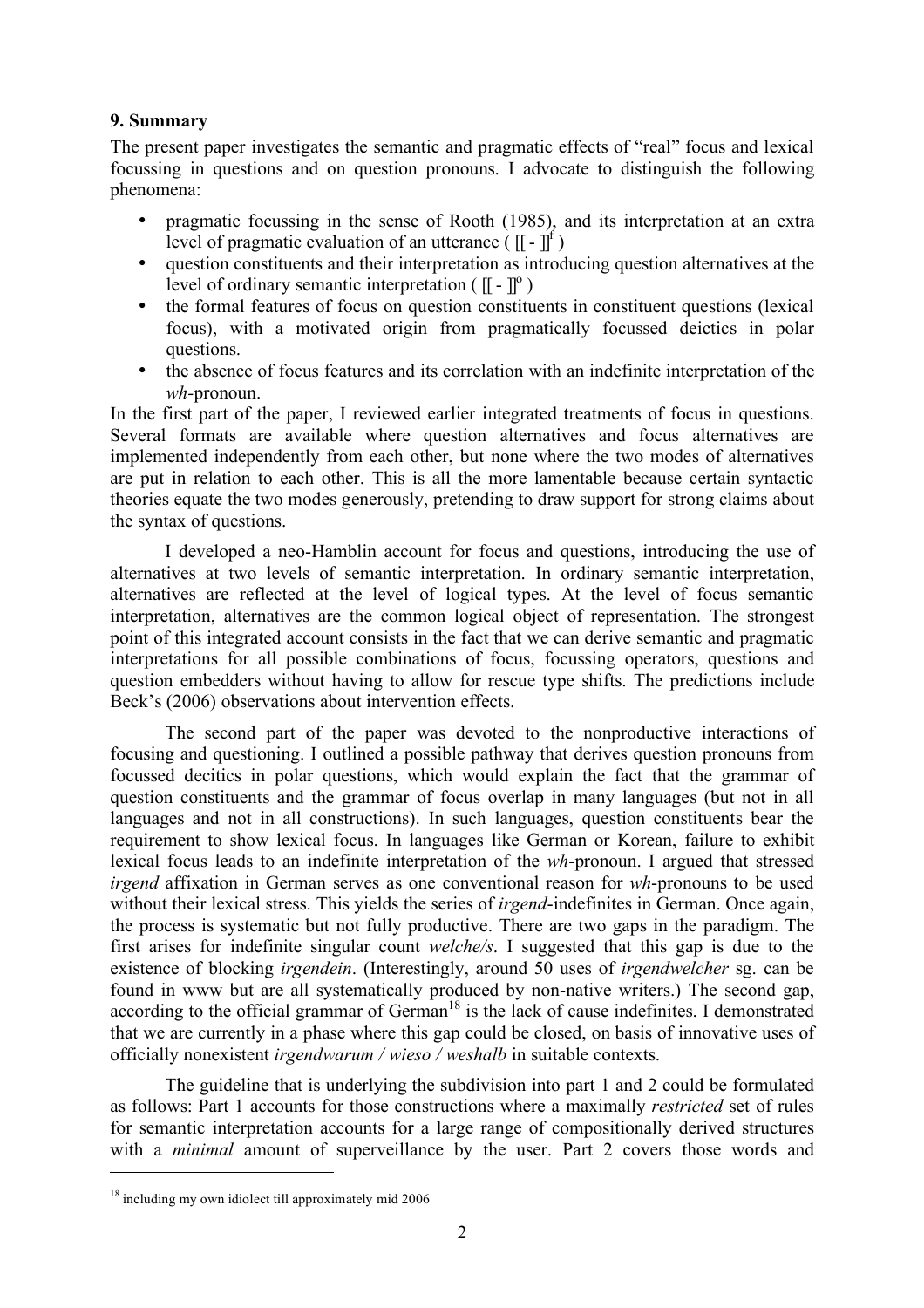constructions where type shifting rules are allowed and can be used in ways that would seriously distort the smooth functioning of the compositional processes in part 1, if available freely. At each point the shift needs to be checked by the speaker community ('do we want to use this reading?'), evaluated for efficiency ('could we already say the same in a better way?') and clarity ('what will we take as indication for this reading rather than another?'). The agreements in part 2 frequently pattern with the compositional use of accent, position, and alternative formation that are investigated in part 1. However the type shifts, specifically the shift between alternatives and properties, are *not* part of compositional semantic evaluation.

#### **References**

- Bayer, J.: 2006, *Wh-in situ*. In: M. Everaert & H. van Riemsdijk (eds.), *The Blackwell Companion to Syntax, vol. V.* Oxford, Blackwell.
- Beck, S.: 2006, Intervention effects from focus interpretation. In: *Natural Language Semantics*.
- Beck, S.: 2005, The grammar of focus interpretation. Ms., University of Tübingen.
- Bhat, D.N.S.: 2000, The indefinite-interrogative puzzle. In: Linguistic Typology 4: 365-400.
- Eckardt, R.: 2006, *Meaning Change in Grammaticalization. An Inquiry into Semantic Reanalysis.* Oxford: Oxford University Press.
- Eckardt, R.: 2004, "Too poor to mention: Subminimal events and negative polarity items." In: Angelika Wöllstein-Leisten und Claudia Maienborn (Hrsg.): *Event Arguments in Syntax, Semantics and Discourse.* Tübingen, Niemeyer: 301-330.
- Haegeman, L. and J. Guéron: 1999, *English Grammar*. Malden: Blackwell.
- Haida, A.: 2007, *Focus and Questions*, PhD dissertation, HU and ZAS Berlin.
- Hamblin, C.L.: 1973, Questions in Montague English. *Foundations of Language* 10: 41-53.

Heim, I.: 1994, Class Material for Seminar on Questions. Ms., MIT.

- Horn, L.: 2000, Pick a Theory (Not just Any Theory). Indiscriminatives and the Free Choice Indefinite. In: L. Horn, Yasuhiko Kato (eds.): *Negation and Polarity,* 147-192. Oxford: Oxford University Press.
- Horvath, J.: 1986, *FOCUS in the theory of syntax and the grammar of Hungarian.* Dordrecht: Foris.
- Karttunen, L.: 1977, Syntax and Semantics of Questions. *Linguistics and Philosophy* 1, 3-44.
- Kratzer, A. and J. Shimoyama: 2002, Indeterminate Pronouns. The view from Japanese. In: Yukiko Otsu (ed.): *Proceedings of the Third Tokyo Conference on Psycholinguistics.* Tokyo: Hituzi Syobo. 1-25. Longer version electronically available at Semantics Archive, URochester.
- Krifka, M.: 1992, Thematic Roles as Links between Nominal Reference and Temporal Constitution. In: I. Sag and A. Szabolsci (eds.): *Lexical Matters*. CSLI Lecture Notes, Stanford University.
- Krifka, M.: 1995, The semantics and pragmatics of polarity items. *Linguistic Analysis* 25: 209-257.
- Kadmon, N.: 2001, *Formal Pragmatics.* Malden: Blackwell.
- Muriungi, P. K.: 2005 '*Wh* questions in Kitharaka'. *Studies in African Linguistics*.
- Reich, I.: 2002. *Zur Kongruenz von Frage und Antwort im Deutschen*. Berlin: Akademie Verlag.
- Reinhard, T.: 1997, Quantifier Scope. How labour is divided between QR and choice functions. *Linguistics and Philosophy* 20: 29-56.
- Romero, M.: 1998, *Focus and Reconstruction Effects in Wh-phrases.* PhD. dissertation. University of Massachusetts at Amherst.
- van Rooy, R.: 2003, "Questioning to resolve decision problems". *Linguistics and Philosophy* 26(6): 727-764.
- Rooth, M.: 1985, *Association with Focus*. PhD dissertation, University of Massachusetts at